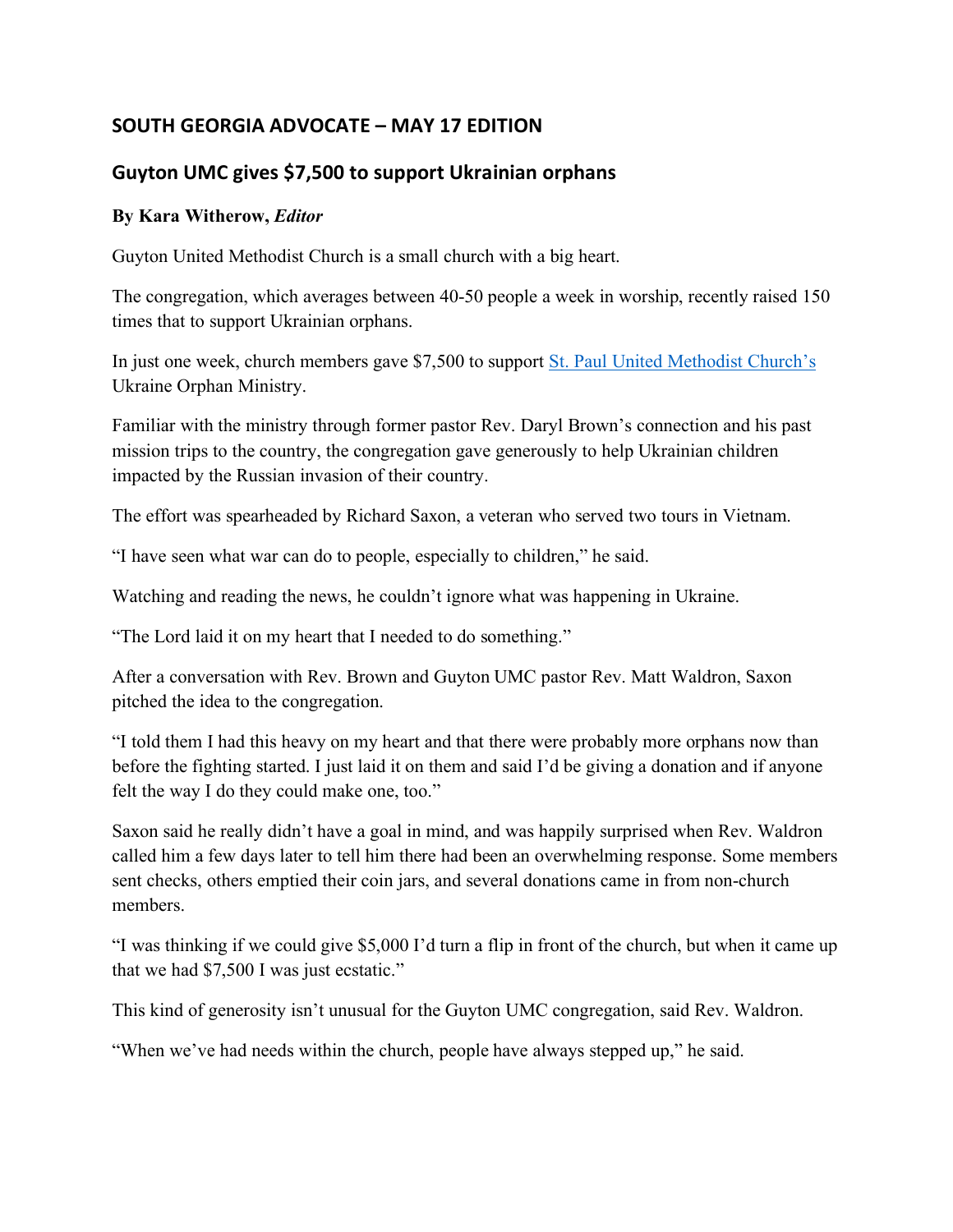Along with funds provided by the district missions board, the congregation covered the cost of a new roof through a special offering and has worked to pay off the mortgage to a historic property, Beulah House, that the church purchased in 2006. The church is also active in the local Backpack Buddies program and has accounts set up to help local citizens pay their utility bills.

"I think when a real need has been communicated people are very willing to step in and help out," Rev. Waldron said.

Saxon hopes that, through the sacrifice of generous Guyton UMC members, children in Ukraine are helped and know they're loved and cared for.

"One of the things I always live by is, 'with every opportunity there's sacrifice.' There was an opportunity to help, and our church members sacrificed and came through. I hope there's some kid who has something to put on, maybe a diaper or some baby food to eat, that got there from Guyton United Methodist Church."

## **Centerville UMC serves community with bi-weekly food bank**

### **By Kara Witherow,** *Editor*

Last month, a handful of men biked 15 miles to Centerville United Methodist Church's food bank. The food bank closest to their homes had closed, and they couldn't afford groceries or gas.

Inflation and high gas prices are driving more people to Centerville UMC's bi-weekly food bank, said Cheri Cox, a member of the church and a food bank volunteer. Wednesday, May 11 was a record day, with volunteers serving more than 300 people.

"I think the economy is getting bad. It's so expensive. People can't afford food," she said. "It's rough right now."

Each month, Centerville UMC's food bank feeds 700 to 1000 families, giving out 8,000-10,000 pounds of food, said Rev. Tommy Odum.

Needs have grown and the food bank is a vital ministry, he said.

"It meets a need that is there in the community. People need food and this helps meet that need."

The food bank is a mission of love for Cox and her 40 volunteers. They work hard, they pray with and for those they serve, and they leave each shift sweaty but with smiles on their faces.

"It's hard work, but we have a good time and we all walk out of there with smiles. We hear stories about what our customers are going through and it just makes us work harder," Cox said. "This is where we're supposed to be."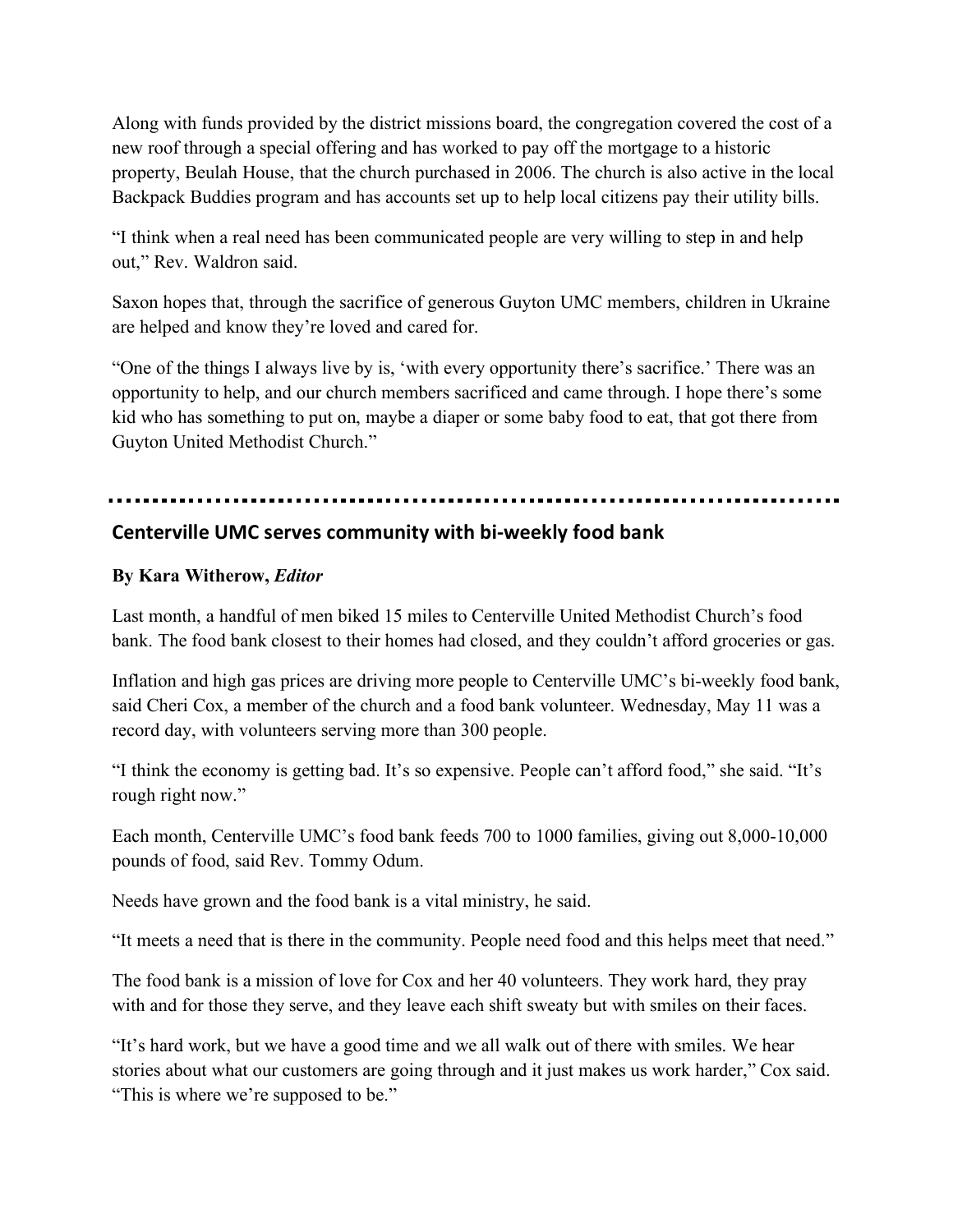In 2020, at the beginning of the pandemic, the food bank transitioned from a walk-up to a driveup food bank. The growth of the ministry necessitated additional space, and this past February, the congregation dedicated a revamped building on the church's campus as the Tom Shell Community Outreach Building.

Cox has also implemented cost saving and efficiency measures, helping the ministry serve more food at the same cost. The church joined forces with the Middle Georgia Community Food Bank and is now able to purchase meat and other food at a substantial savings.

The ministry defines who the congregation is as disciples of Jesus, said Rev. Odum, as people who love and serve others as Jesus did.

"The Bible tells us they will know who we are by the way we love one another. It also tells us that we were his long before we knew him," he said. "If people can see the way we love one another in the food pantry and if they can see the way we love people who don't have a relationship with Jesus, that is going to help the church grow and the mission of the church overall, which is to make disciples of Christ."

## **Conference Trustees to extend disaffiliation deadline**

### **By Kara Witherow,** *Editor*

While seven resolutions have been presented to the Conference Committee on Resolutions for consideration and vote by the 2022 South Georgia Annual Conference, there's an eighth - and perhaps less obvious - resolution contained in the *2022 Book of Recommendations and Reports.*

Written into Recommendation 1 of the Conference Board of Trustees' report is a resolution stating the intent of the Conference Trustees to extend South Georgia's current disaffiliation policy through December 31, 2024.

Already voted on and approved by the Trustees, the resolution states, "the Trustees wish to provide a means for local churches desiring to exit the denomination on the terms outlined in ¶2553 after the expiration of ¶2553."

With the further postponement of General Conference to 2024, the Trustees believe it is important to give South Georgia congregations additional time to pray, discern, and make decisions, said Dr. Jimmy Asbell, president of the Conference Board of Trustees.

"It was the intent of the Trustees to prevent an unpredictable or unanticipated closing of a window and force a church to make a decision it was otherwise not prepared or not desiring to make," he said. "We didn't want time to be the deciding factor but wanted to give congregations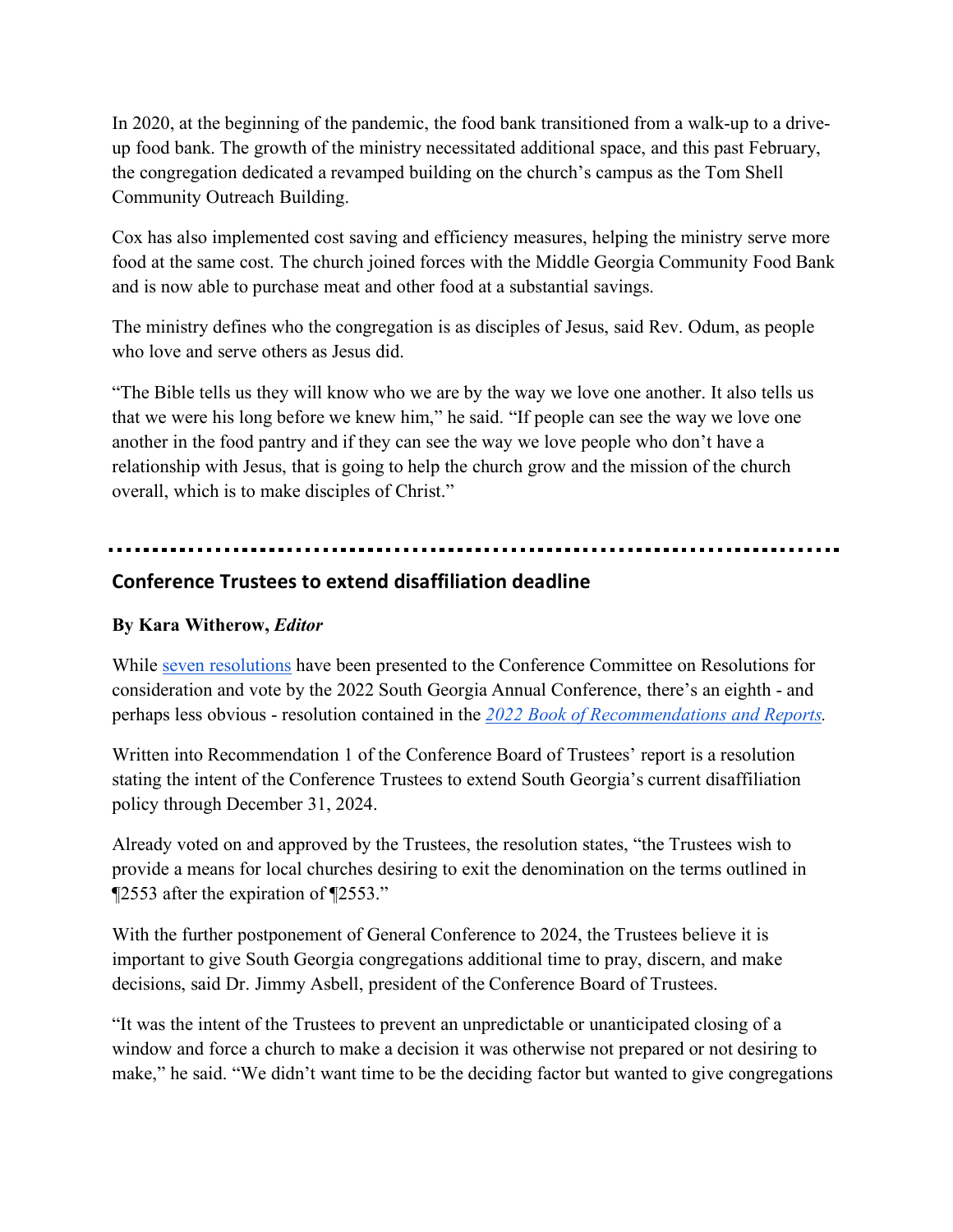time to make informed, prayerful decisions. If us honoring the terms a year longer does that, we think that's in the best interest of the Conference."

The Conference's disaffiliation policy, approved during the 2019 Annual Conference session, grants local churches limited rights to exit the denomination prior to December 31, 2023.

"I am grateful to Jimmy Asbell and the Trustees for putting together this recommendation," said Dr. Jay Harris, Assistant to the Bishop for Ministerial Services. "Being able to set deadlines after General Conference meets makes a world of difference. I hear of too many instances where churches feel under pressure to rush toward disaffiliation in order to beat deadlines. This is not a time to be propelled by fear and anxious emotion."

The Conference Board of Trustees' report can be read beginning on page 31 of the "*Book of Recommendations and Reports*."

## **Annual Conference Updates – May 12, 2022**

Dear Lay and Clergy Members of the Annual Conference, Conference and Agency Leaders,

Thank you again for the attention you are paying to all of the many details of the 2022 Annual Conference session set for June 5-8 in Columbus. Below is highlighted or new information you will find helpful as you prepare for Annual Conference, including:

- Timeline and Agenda
- Report from the Board of Trustees
- Updates to the Board of Pension and Health Benefits Report
- Updated Covid Safety Protocols
- Childcare Deadline
- Voting
- Training Session for Online Clergy Session & Electronic Voting (May 17)

The safety of our South Georgia Conference family continues to be our top priority. The program committee and conference staff are monitoring the uptick in covid-19 cases and have made available an alternative space within the Convention Center where members may be in a maskrequired setting and social distance all while still fully participating in Conference. Additional information about this option is below. As always, we want to provide the safest conference experience possible for our members.

As a reminder, we will be utilizing electronic voting during our conference. Members are requested to bring a device (smartphone, tablet, etc.) in order to vote during the conference session. If you do not have your own device or cannot borrow one, you may share a device with a fellow conference member. Please make your plans now to secure a voting device.

We will continue to communicate with you regularly over the next few weeks.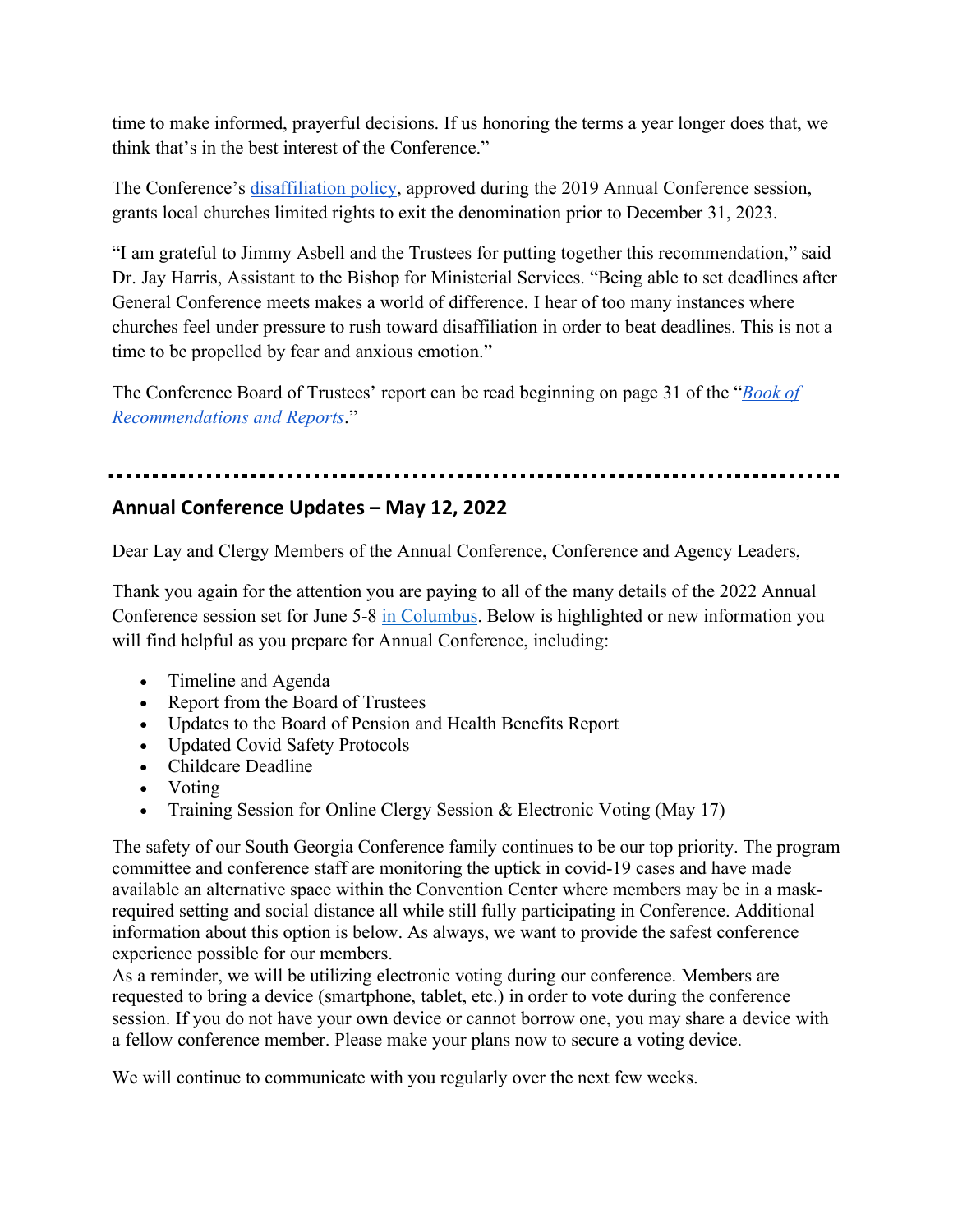Grace and peace,

Meredyth Earnest SGA Conference Secretary

#### **Conference Timeline and Agenda - June 5-8**

- May 16 Clergy Session Part 1 Meeting Link & Voting Credentials Issued Via Email
- May 17 Conference Member Online Meeting/Electronic Voting Training Session, 6pm
- May 22 Clergy Session Part 1, 4pm (Online)
- June 5 Registration Opens, 3pm
- June 5 Opening Worship Service, 7pm
- June 6 Clergy Session Part 2 & Laity Session, 8:30am
- June 6 Methodist Home Barbecue (St. Luke UMC), 5pm
- June 6 Service of Ordination with Commissioning (St. Luke UMC), 7pm
- June 7 Memorial Service (St. Luke UMC), 2pm

Click here for a working agenda of the 2022 conference session.

#### **Report from the Board of Trustees**

Written into Recommendation 1 of the report by the Conference Board of Trustees is a resolution stating the intent of the Conference Trustees to honor the current disaffiliation policy through December 31, 2024. You can read the full report of the Trustees beginning on page 31 of the Book of Recommendations and Reports.

### **Update to Board of Pension & Health Benefits Report**

The following reports have been revised or added since the Book of Recommendations and Reports was published. Conference members will need to have these additional reports available to them during our session.

- Report #5: The Conference Board of Pension and Health Benefits has updated Report #5, to include new recommendations on HealthFlex insurance premiums for 2023. Click here to download the revised Report #5.
- Report #7: The Conference Board of Pension and Health Benefits wishes to include their recommendation on how to fund the proposed Trust. They have published an additional funding supplement to the Retiree Healthcare Trust report #7. Click here to download Report #7 supplement.
- Report #9: The Conference Board of Pension and Health Benefits received an approved Comprehensive Benefits Funding Plan for 2023 from Wespath and are presenting an updated Report #9. Click here to download Report #9.

### **Updated Covid Safety Protocols - Extension of the Bar Available**

In an effort to provide an alternative option for our members seeking a conference experience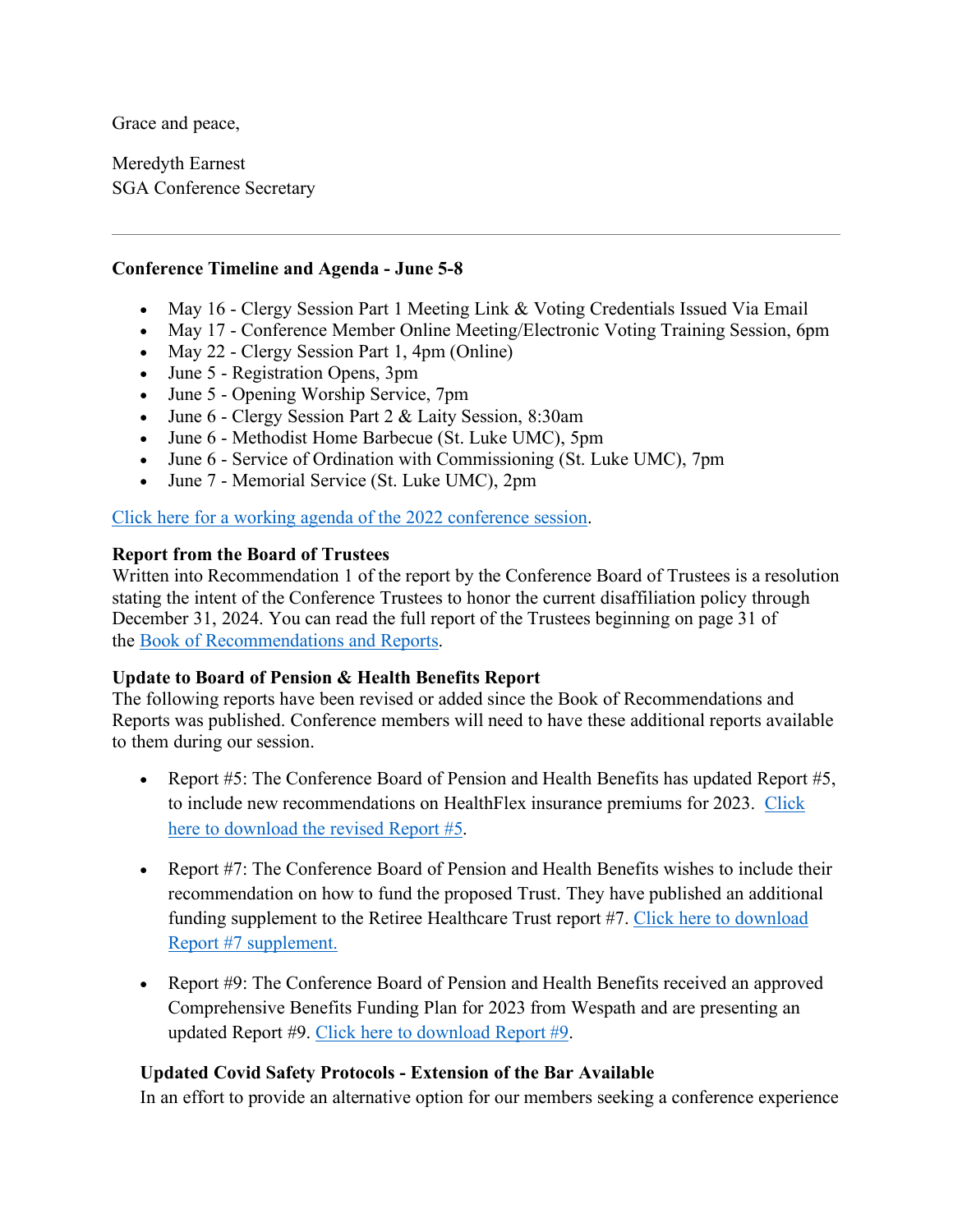with additional covid safety protocols in place, an on-site "extension" room is now being offered. In a spirit of hospitality, we have established a room that will serve as an extension of the bar. This room will be equipped with socially-distanced seating (no tables), and the wearing of masks will be enforced for all within. Whereas masks will be encouraged for all members who wish to wear them in any conference meeting room, it will be enforced within this particular room.

This room, which is right around the corner from the main plenary session, is available to voting conference members only. It will be monitored by tellers and supplied with a live feed of the conference business. Members will still be able to vote and watch the proceedings in real time. However, if a member of the conference utilizing the extension room wishes to address the conference (make a motion, speech, etc.) he or she will have to walk to the microphones in the main plenary session to do so. A teller will assist with this process, alerting the Bishop that a member is approaching the microphone to ask to be recognized. There is no way to be recognized by the Bishop or any presenter from within the extension room.

Conference members who anticipate wishing to utilize this designated space during our time together are asked to please complete this interest form. This allows conference leadership to prepare adequate seating and teller coverage. Please note that this interest form is nonbinding and any conference member may elect to sit in the room or leave the room at any time. The form is used for planning purposes only.

As a reminder, in order to reduce the total number of persons in the room and practice social distancing, this room will only be for voting conference members. No guests, spouses, etc. will be allowed within - as the entire room will be considered an extension of the bar.

#### Please click here to let us know that you plan to utilize the extension room.

### **Childcare - Deadline is May 22**

Please note that the deadline to register for childcare is Sunday, May 22. Click here for more information and to register.

### **Voting**

This year we will utilize an electronic voting system provided by GNTV during our Annual Conference sessions. This system is the same one we used during our 2020 and 2021 virtual sessions. Please note the following details:

### Member Voting Credentials & Email Verification

Each conference member will receive a personal voter identification number in order to vote during the clergy session and/or the main session. Pastors: please take the time now to check the church dashboard and ensure that the correct person is listed as your member(s) and that your member has an email address listed. For the information on training opportunities and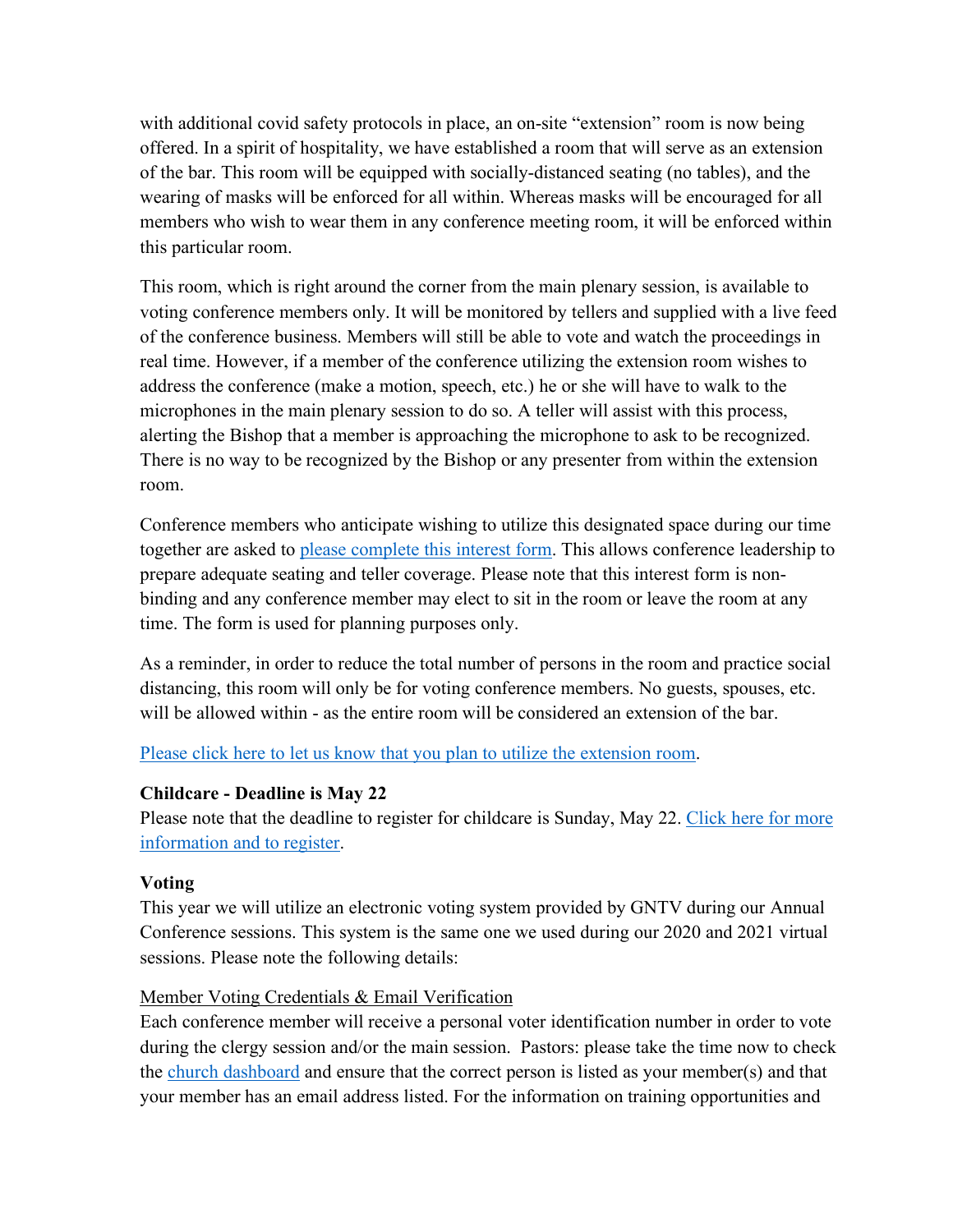other vital information to reach the right person, the information in the dashboard must be correct. If you need help verifying or making a correction to lay member information, please contact your district office or meredyth@sgaumc.com.

## Electronic voting during the online Part 1 Clergy Session

- Those who are eligible to vote during the May 22 online Part 1 Clergy Session will receive their unique voting credentials via email on Monday, May 16.
- You will need an internet-connected device such as a desktop or laptop computer with speakers, a tablet, or a smartphone. You will access the session using a web browser (i.e. the platform you use to get on the Internet, such as Google Chrome, Internet Explorer, Safari, etc.). A webcam is not necessary.

## Electronic voting at the in-person Annual Conference Session in Columbus

- Members are requested to bring a device (smartphone, tablet, etc.) in order to vote during the conference session. If you do not have your own device or cannot borrow one, you may share a device with a fellow conference member.
- We are told the wi-fi signal will be strong enough for our needs. However, we may have to ask that during the vote you utilize your cellular data should that become necessary.
- Member-specific voting credentials will be issued at registration. Only those who are present at the session in Columbus are eligible to vote; there is no hybrid option.

## **Training Session for Electronic Voting - Members Encouraged to Attend**

An online training opportunity is available on May 17 at 6 pm allowing you to familiarize yourself with the online process and voting for the Clergy Session and the electronic voting for the main business session. Conference members are encouraged to attend this session. The link to participate was included in an email sent May 12.

The same voting platform will be used for both the May 22 Clergy Session (Part 1) and the June 5-8 Business Session.

To participate in the training session, you will need an internet-connected device such as a desktop or laptop computer, tablet, or smartphone. You will access the session using a web browser (i.e. the platform you use to get on the Internet, such as Google Chrome, Internet Explorer, Safari, etc.). A webcam is not necessary.

## **Has there been a change in your lay member?**

Each charge conference should have elected an alternate lay member(s). If your alternate member is attending the conference in place of the primary member please share that information with your district office as soon as possible so that proper credentials may be prepared.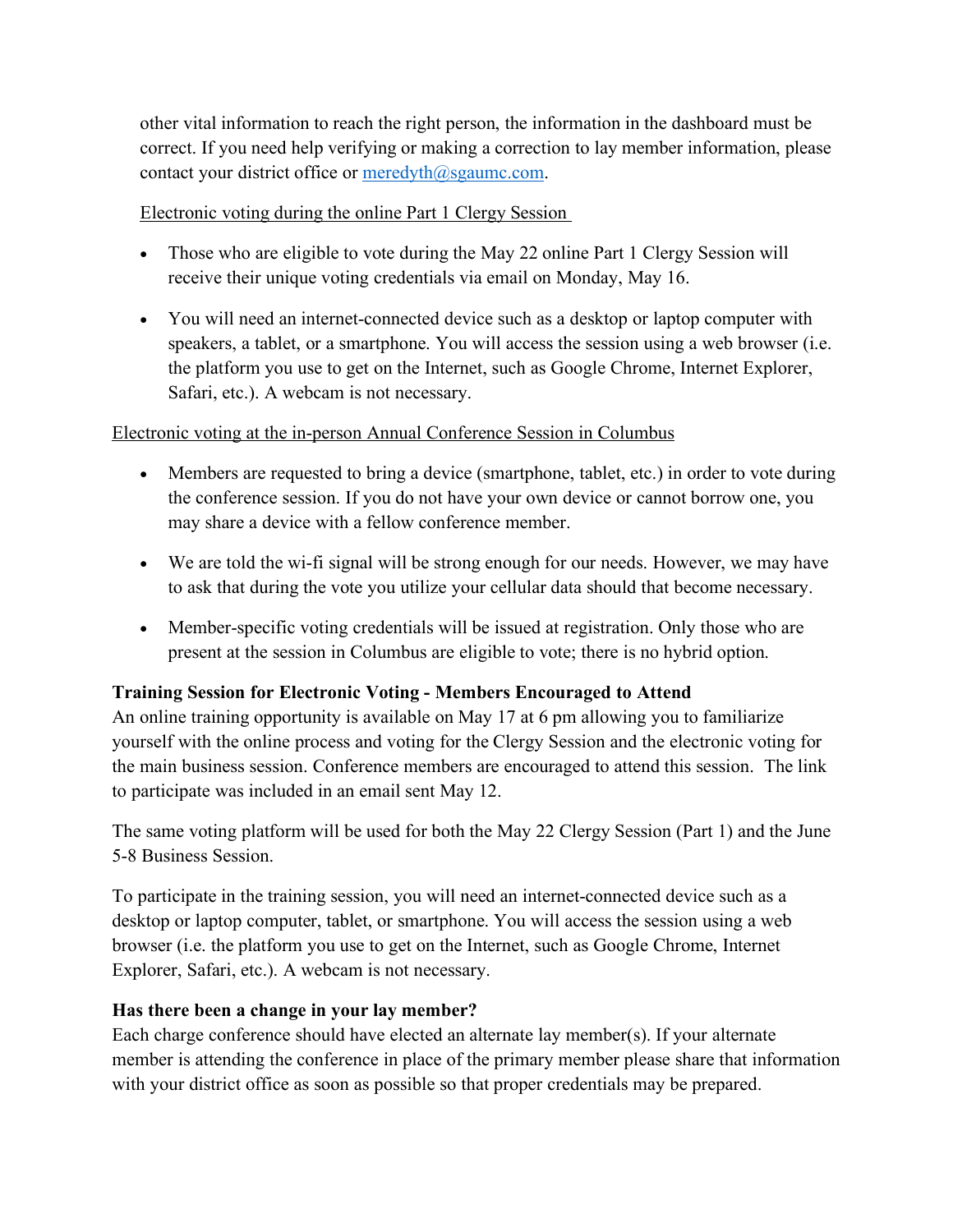#### **Business Related Items**

- Detailed working agenda
- Clergy Session: Part 1 & Part 2: Part 1 on Sunday, May 22 (via Zoom) and Part 2 on Monday, June 6 (at the Columbus Trade Center)
- Resolutions
- Retiree Health Trust proposal information
- Registration & Expenses/Per Diem

### **Missional Giving Opportunities**

- Mission Emphasis to support our conference agencies
- Special Offering for our North Katanga Partnership

### **Local Arrangement Details**

- Hotels
- Venue
- Childcare registration
- List of Banquets/Special Events

## **Church court: Conferences can't exit unilaterally**

### **By Heather Hahn,** *UM News*

U.S. annual conferences have no authority under current church law to withdraw from The United Methodist Church, the denomination's top court ruled.

"There is no basis in Church law for any annual conference to adopt stopgap policies, pass resolutions, take a vote, or act unilaterally for the purpose of removing itself from The United Methodist Church," the Judicial Council ruled in Decision 1444.

The church court said only General Conference — the denomination's top lawmaking assembly — can set the process and conditions for these regional church bodies to leave the United Methodist connection.

But as of now, General Conference has not established such a process for annual conferences within the U.S.

"Absent General Conference legislation, any vote and actions taken by an annual conference to separate are unconstitutional, null and void, and of no legal force or effect," the Judicial Council said.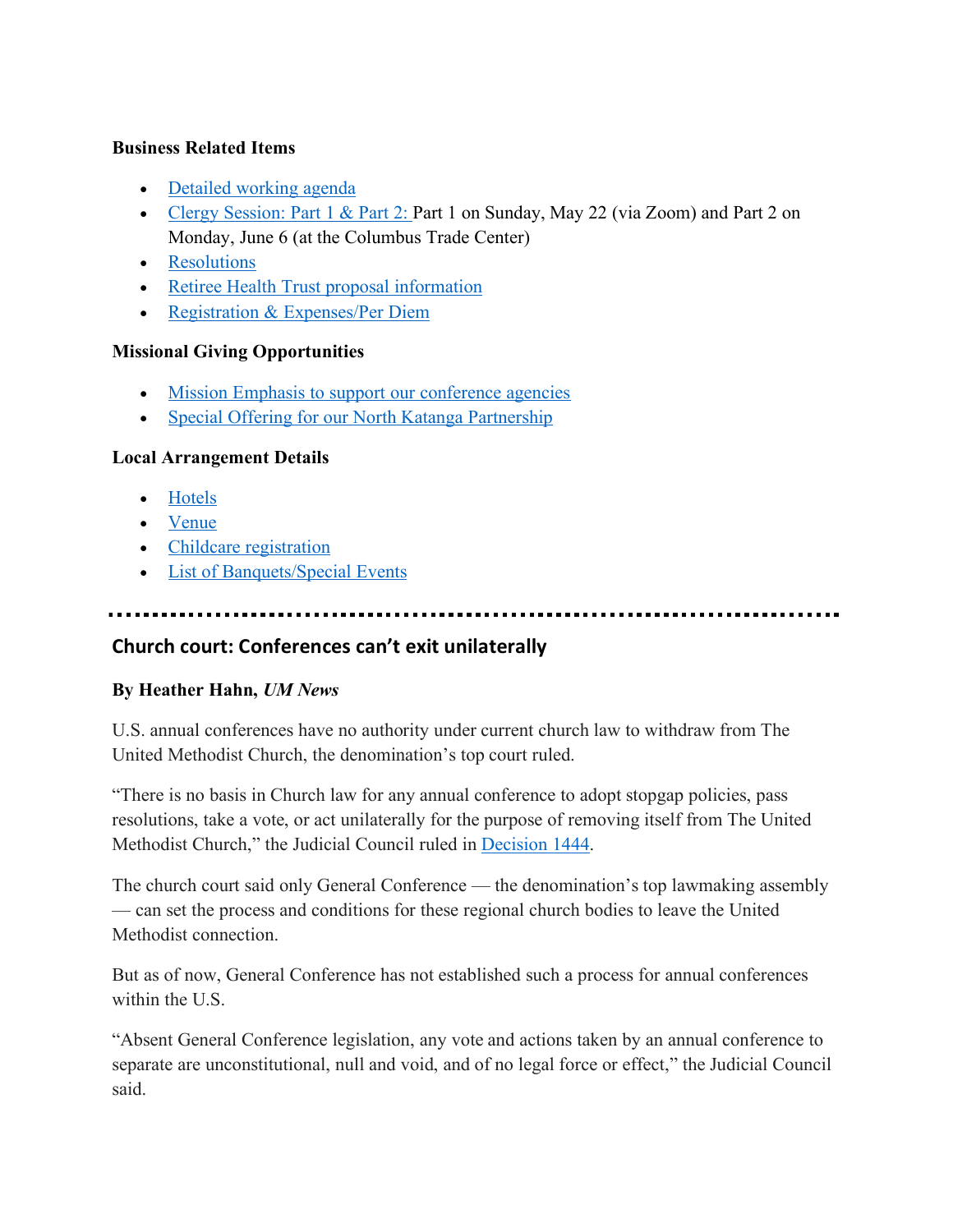The church court released the ruling May 10 as U.S. annual conferences are about to begin their season of yearly meetings.

Judicial Council member Beth Capen issued a separate opinion that concurs in part and dissents in part. Capen concurred with the ultimate holding but approached the issue differently.

The United Methodist constitution describes an annual conference as "the basic body" of the denomination. Each consists of multiple congregations and other ministries such as camps and college groups in a geographical area. The United Methodist Church has 53 annual conferences in the U.S., and 80 spread across Africa, Europe and the Philippines. A bishop presides at each annual conference.

Decision 1444 responds to questions brought by the United Methodist Council of Bishops about U.S. annual conferences. The Book of Discipline, the denomination's law book, has a lengthy process for conferences outside the United States to become autonomous.

The bishops are dealing with a splintering in the denomination. After years of intensifying internal disputes around the status of LGBTQ people, the coming General Conference faces proposals for some kind of denominational separation including the disaffiliation of annual conferences. However, not one of these separation proposals has received a General Conference vote.

Complications from the pandemic have caused three postponements of the international legislative assembly, from May 2020 to now 2024. With the third postponement, some theological conservatives decided to stop waiting for General Conference action and instead launched a breakaway denomination — the Global Methodist Church — on May 1.

But with no General Conference-approved separation plan in effect, the bishops asked whether U.S. annual conferences can leave under current church law.

As the Judicial Council notes, resolutions already have been filed in at least two U.S. annual conferences — Northwest Texas and South Georgia — seeking their disaffiliation. The Northwest Texas Annual Conference, which encompasses the Texas Panhandle, held a nonbinding vote last year signaling its aspirations to leave The United Methodist Church and join the Global Methodist Church.

The Judicial Council rejected arguments made in some briefs that an annual conference should be able to set its own rules for departure. Without enabling legislation passed by General Conference, the church court said, an annual conference disaffiliation "is contrary to Church law."

Annual conferences elect General Conference delegates, deal with matters related to clergy ordination, manage church discipline and, in the U.S., serve as pension plan sponsors for their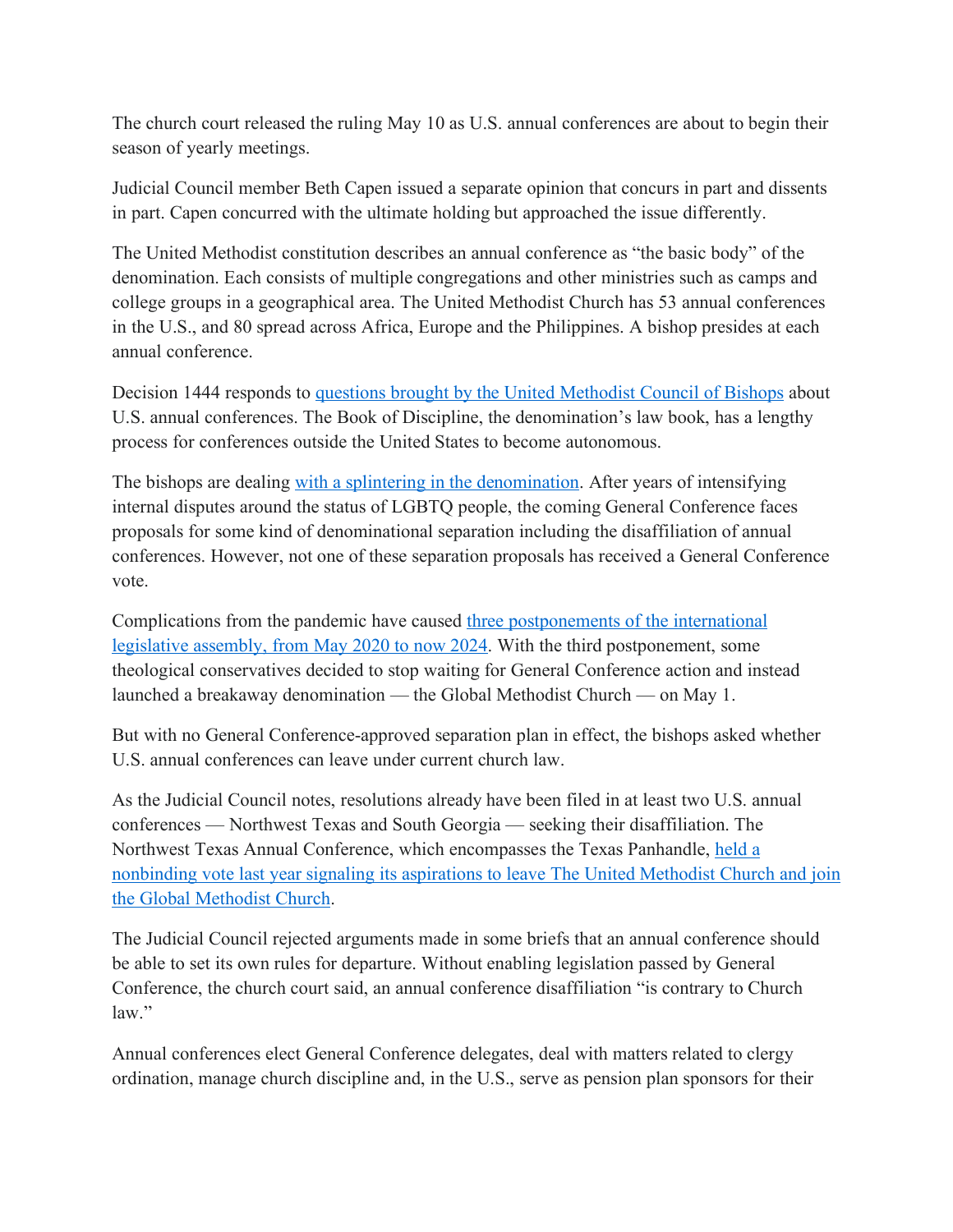clergy members. Annual conferences also are responsible for handling the disaffiliations of individual United Methodist congregations.

They are part of The United Methodist Church's connectional form of church governance and any separation has "serious ramifications" for both the departing annual conference and beyond its boundaries, the Judicial Council said.

"The question of annual conference withdrawal from The United Methodist Church is a connectional matter and requires a churchwide legislative solution primarily because General Conference has 'full legislative power over all matters distinctively connectional,'" the church court said, quoting the United Methodist constitution.

Church law already spells out how an annual conference "outside the United States" can become "an autonomous Methodist, affiliated autonomous Methodist or affiliated united church."

The bishops asked if this process, in the Book of Discipline's Paragraph 572, can be viewed "as minimum standards" for any annual conference disaffiliation. The Judicial Council said "no" since the paragraph only applies to conferences outside the United States. "There is no parallel provision or process for U.S. annual conferences," the church court said.

In Decision 1444, the Judicial Council also expanded on part of one of the court's earlier rulings. Decision 1366, from 2018, repeatedly came up in briefs arguing that conferences should be able to set their own rules for exits.

The Bulgaria-Romania Provisional Annual Conference also referenced Decision 1366 in a resolution to leave The United Methodist Church for the Global Methodist Church — a move that now has led to another item on the Judicial Council docket.

In that earlier ruling, the church court was reviewing the constitutionality of proposed legislation going to the special 2019 General Conference. The decision said a proposal that set up a procedure for annual conferences to become self-governing was in line with the denomination's constitution.

"An annual conference has the right to vote to withdraw from The United Methodist Church," Decision 1366 said. "This reserved right, however, is not absolute but must be counterbalanced by the General Conference's power to 'define and fix the powers and duties of annual conferences."

However, the particular proposal under review in Decision 1366 never became church law. It was part of a longer petition that died in committee at the 2019 General Conference.

In short, General Conference has not approved any legislation that provides a process for U.S. annual conferences to exit The United Methodist Church.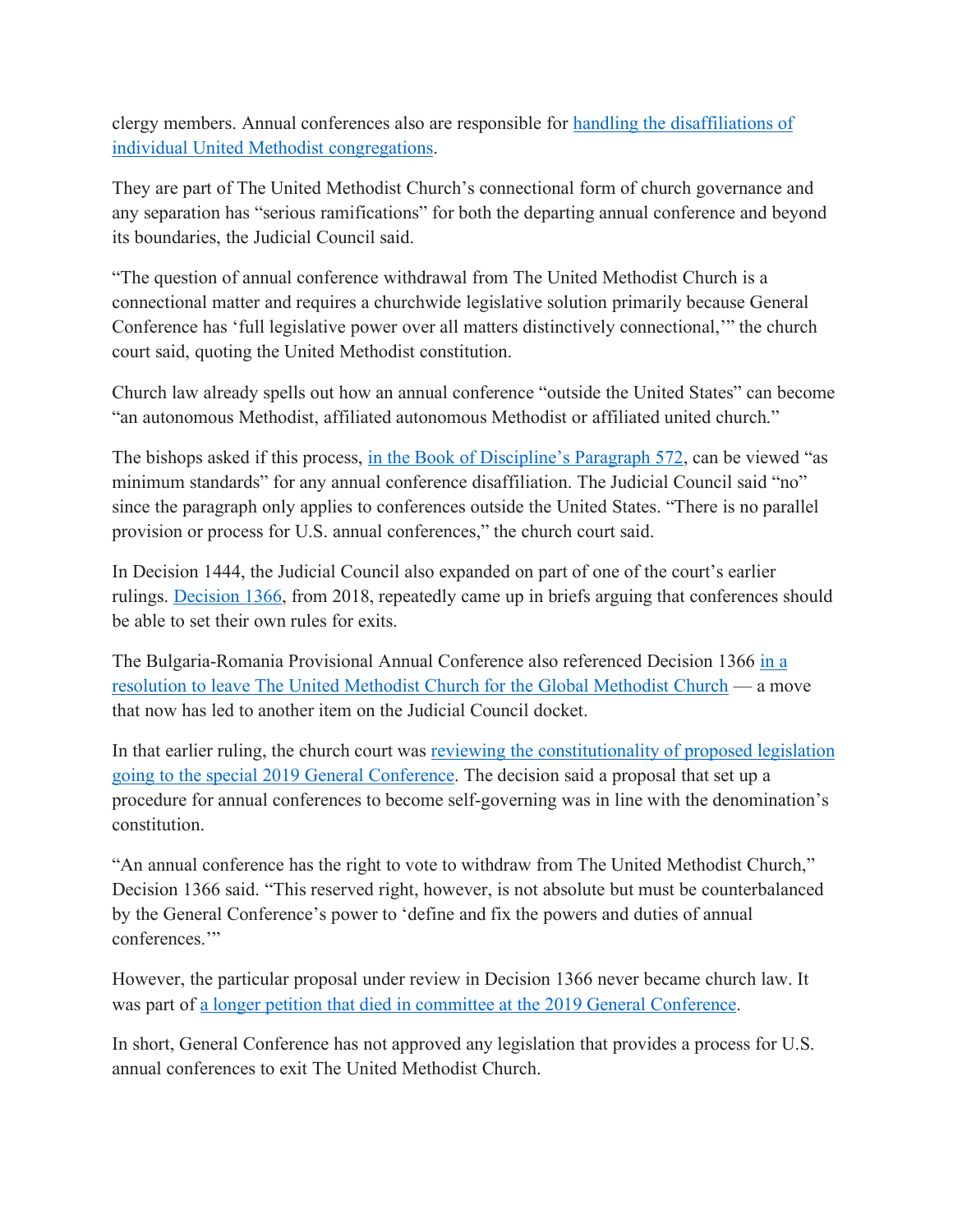"While an annual conference has the reserved right to vote on disaffiliation, the General Conference must first enact enabling legislation to establish the right to withdraw but has not done so for U.S. conferences," the Judicial Council said in Decision 1444.

"Decision 1366 cannot be construed as creating a self-executing right for an annual conference to separate because the Judicial Council has no legislative authority."

*Hahn is assistant news editor for UM News. Contact her at (615) 742-5470 or newsdesk@umcom.org. To read more United Methodist news, subscribe to the free Daily or Friday Digests.*

## **Freedom, Love, and Faith**

**Spring Quarter: God Frees and God Redeems Unit 3: Liberating Letters**

**Sunday school lesson for the week of May 22, 2022 By Dr. Hal Brady**

**Lesson Scripture: Galatians 5:1-15 Key Verse: Galatians 5:14**

### **Lesson Aims**

- 1. Identify the key traits of a life free in Christ.
- 2. Explain the connection between the law, faith and love.
- 3. Plan one way to serve his or her neighbors as a practice of living a life of freedom in Christ.

Christian parenting involves more than telling scriptural truths; it also involves modeling ethical behavior. Yet sometimes even mature adults have trouble overcoming selfish practices – especially regarding love for others.

The churches in Galatia were wrestling with the tension of personal freedom and what was required of them as God's children. Though divisions had formed, Paul, like an attentive father, offered a new perspective on the nature of law, liberty, and love.

### **Lesson Context**

We are informed that today's scripture text marks a transition in Paul's teaching to the Galatian Christians. To this point, Paul defended the nature of his ministry (Galatians 1:9-11) and offered a new understanding in the nature of the law (3:21-22), especially for God's children (3:26-29).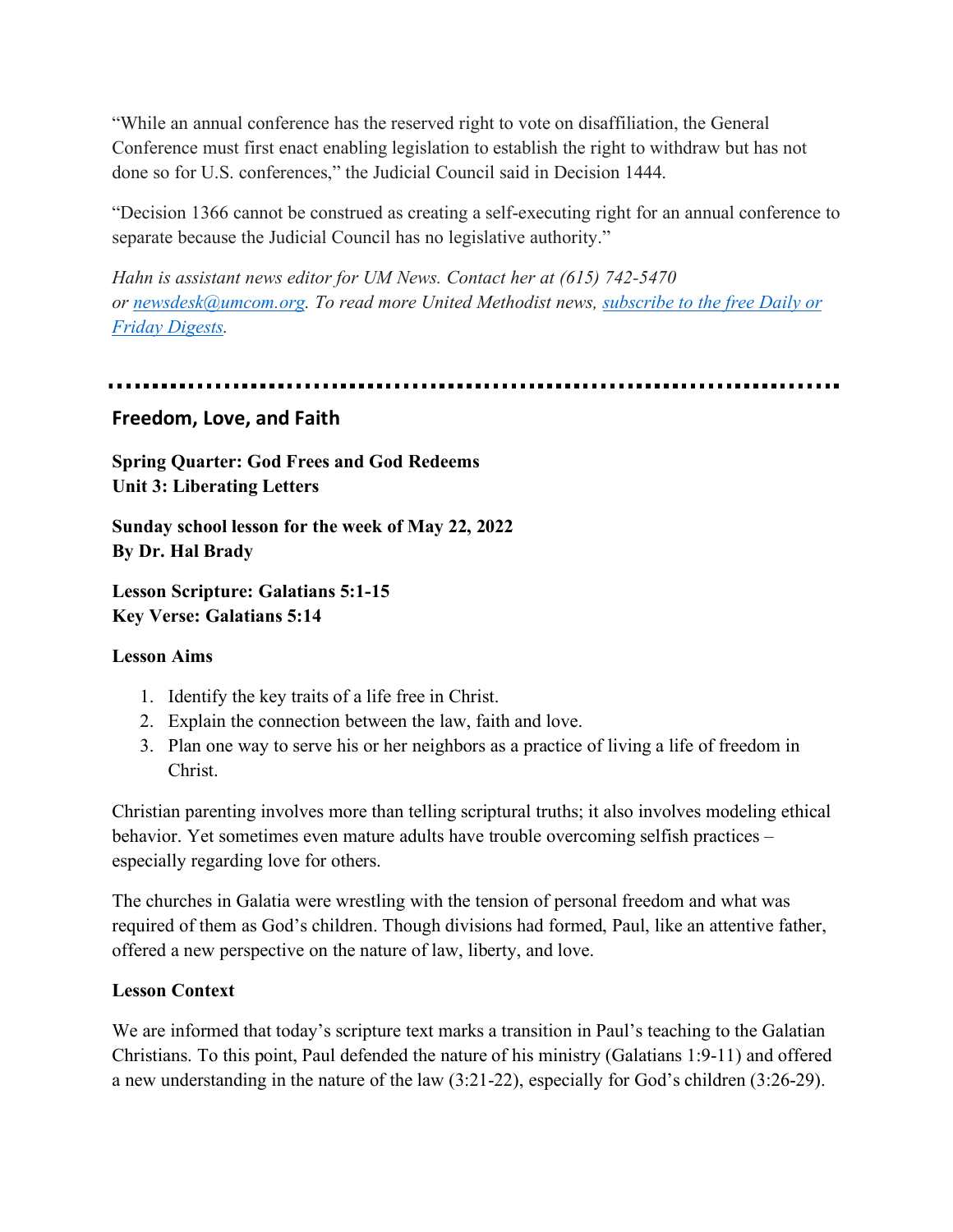Among the Galatians were individuals who required Gentile believers' adherence to Jewish religious customs and practices. Paul called out these Judaizers for compelling "Gentiles to follow Jewish customs"  $(2.14)$ . Judaizers emphasized faithfulness to the old covenant – the Law of Moses – for salvation. They taught that Gentiles should show faithfulness to the words of the law to find salvation (1:6; see Acts 15:1-5). And the most visible way such faithfulness could be shown was by the act of circumcision (see Genesis 17:7-14). So what resulted among the Galatians was a tension between the words of the law and expression of faith (3:1-14).

Prior to today's scripture text, Paul refers to the story of Abraham's wives, Hagar and Sarah (Galatians 4:21-23; see Genesis 16:15; 17:16-21; 21:2). Paul retells the birth narratives of Isaac (by Sarah) and Ishmael (by Hagar). And we might assume that Paul would connect the physical descendants of Isaac and Ishmael to that of Jews and non-Jews respectively. However, Paul relates the spiritual descendants of Isaac to individuals in freedom from the old covenant children of God's promises (4:28). By contrast, Paul describes the spiritual descendants of Ishmael as those in bondage to the old covenant, never to experience the inheritance of God's children (4:30). The retelling made Paul's point clear. It is through faith, not law adherence, that is God's blessed inheritance.

## **I. Fight for Freedom (Galatians 5:1)**

Verse 1 is a stirring challenge to embrace freedom, not slavery. As Eugene Peterson put it in "The Message," "Christ has set us free to live a free life. So take your stand! Never again let anyone put a harness of slavery on you."

Freedom in this regard is the result of a believer's life made new in "Christ." But freedom is not without cost. That Christ has set believers "free" indicates the cost: He "gave himself" for humanity's sins (1:4; 2:20), "becoming a curse for us" as he hung on the cross (3:13; see also 5:30-31).

Throughout the letter, Paul emphasized the imitations of the Law of Moses as it related to the children of God (Galatians 2:16-20; 3:10-14, 19-26). Paul's directive to avoid becoming "burdened again" in this regard is due to the teachings of the Judaizers.

That Paul describes the law as a "yoke" highlights the law's demands, especially those placed on Galatian Gentiles (Acts 15:10). A yoke indicates the submission of a weaker power to a stronger power (example Genesis 27:40; Isaiah 9:4).

God desired that his people live freely (Colossians 2:16-23) following Jesus' reminder that "my yoke is easy and my burden is light" (Matthew 11:30). Believers are to be burdened by the needs of others (see Galatians 6:2).

## **II. Searching for Freedom (Galatians 5:2-6)**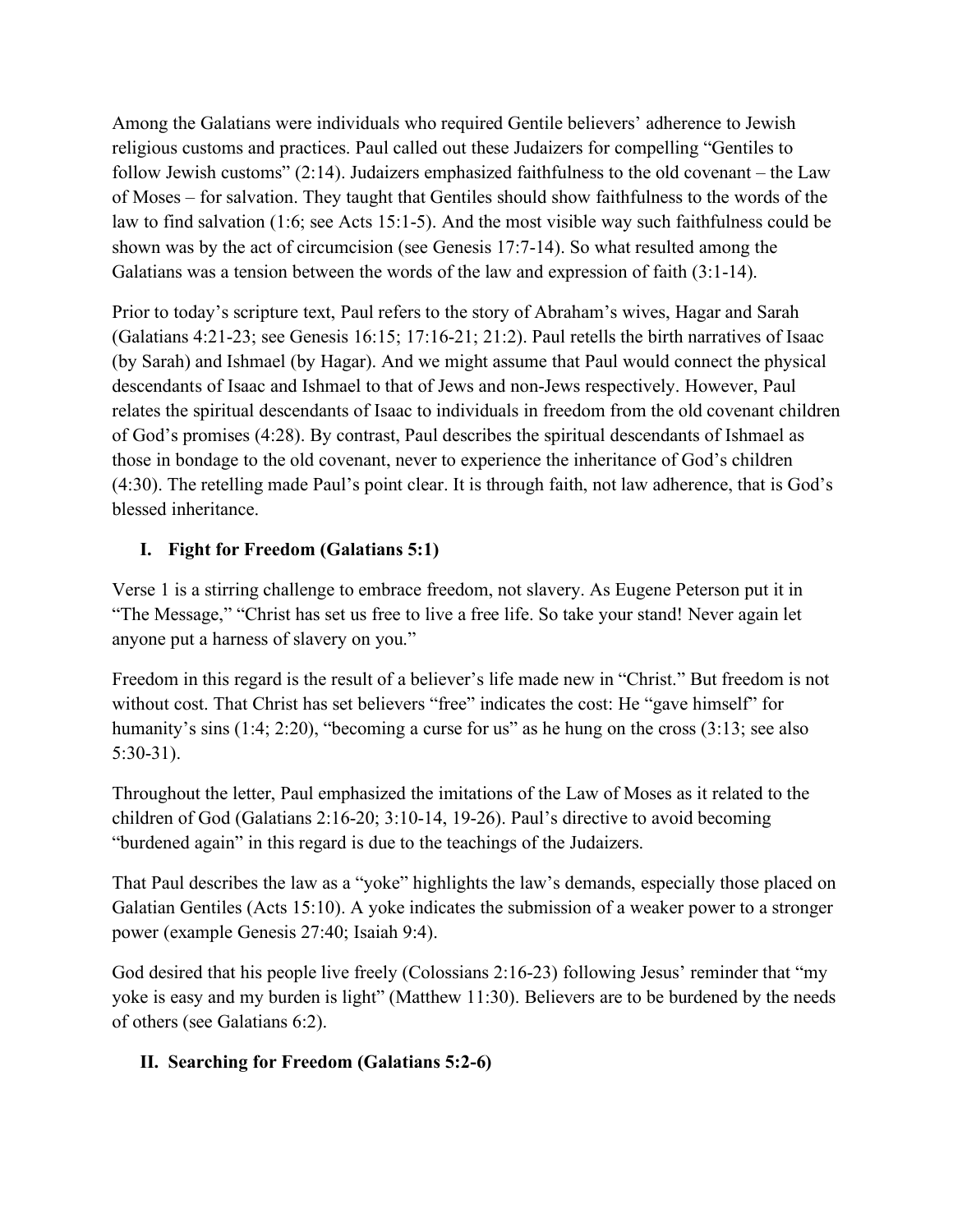Verses 2 and 3 state two terrible consequences of a lapse into legalism for the Galatians. First, it would cancel the benefits of Christ for them – freeing them from the curse of the law, sin, and death. Christ' work would provide them no value.

Second, it would put these Galatians under the necessity of keeping all of the Law. Perhaps the Galatians had not thought of it, but they could not submit to circumcision and stop there. Once they had admitted it was necessary, they would be admitting that all the rest of the law was also necessary. As James stated, to break one point of the Law was to be guilty of all the law (James 2:10). Obedience to the law was an all-or-nothing requirement! If people disobeyed the law at one point, they were guilty of disobeying the whole law.

In verse 4, Paul reiterates a previous point: a person cannot be justified by both "Christ" and "the law" (5:2-4). Only faith can bring justification (Romans 3:28).

The phrase "fallen away from grace" serves as a warning: the Galatians' acceptance as children of God is entirely dependent on God's grace. Thus, any attempt to find justification in the law will be equivalent to falling out of grace's realm.

Now, the promise of righteousness through the Law is appealing because it is definite and tangible. However, the righteousness that comes through faith, Paul argues, is no less real. Although this righteousness may not be fully experienced until God's final judgment, it is already present in the form of hope as the Spirit works in the believer now.

Because Paul has already expressed the failure of circumcision, some Galatians might highlight their own un-circumcision. Paul reminds them that "neither … has any value" regarding God's righteousness. By highlighting the limitations of both, Paul reinforces that there is neither Jew nor Gentile … you are all one in Christ Jesus (Galatians 3:28; compare Galatian 6:15).

Instead, what really counts is a person's faith in Christ Jesus (Galatians 2:16; 3:23-25). And this "faith" is not passive; it is not mere believing or hoping. Instead, faith has an active component. It expresses itself in the lives of believers and the outward expression of faith is demonstrated "through love" – a love rooted in God's love  $(1$  John 4:19).

The late Henri Nouwen was one of the great spiritual leaders of modern times. He was the author of more than 40 books and taught at the University of Notre Dame, Harvard and Yale. He spent the last seven years of his life with people with mental handicaps, serving as pastor of the L'Arche Daybreak Community in Canada. Nouwen was a good example of a person who demonstrated his faith through love.

## **III. Obstacles to Freedom (Galatians 5:7-12)**

The metaphor of "running" a race is common in Paul's writings (see 1 Corinthians 9:24, 25; Philippians 2:16). It described the Galatians' pursuit of Paul's teaching (Galatians 1:11, 2:2). They had started the "race" well by following what he taught! But Judaizers, teaching a different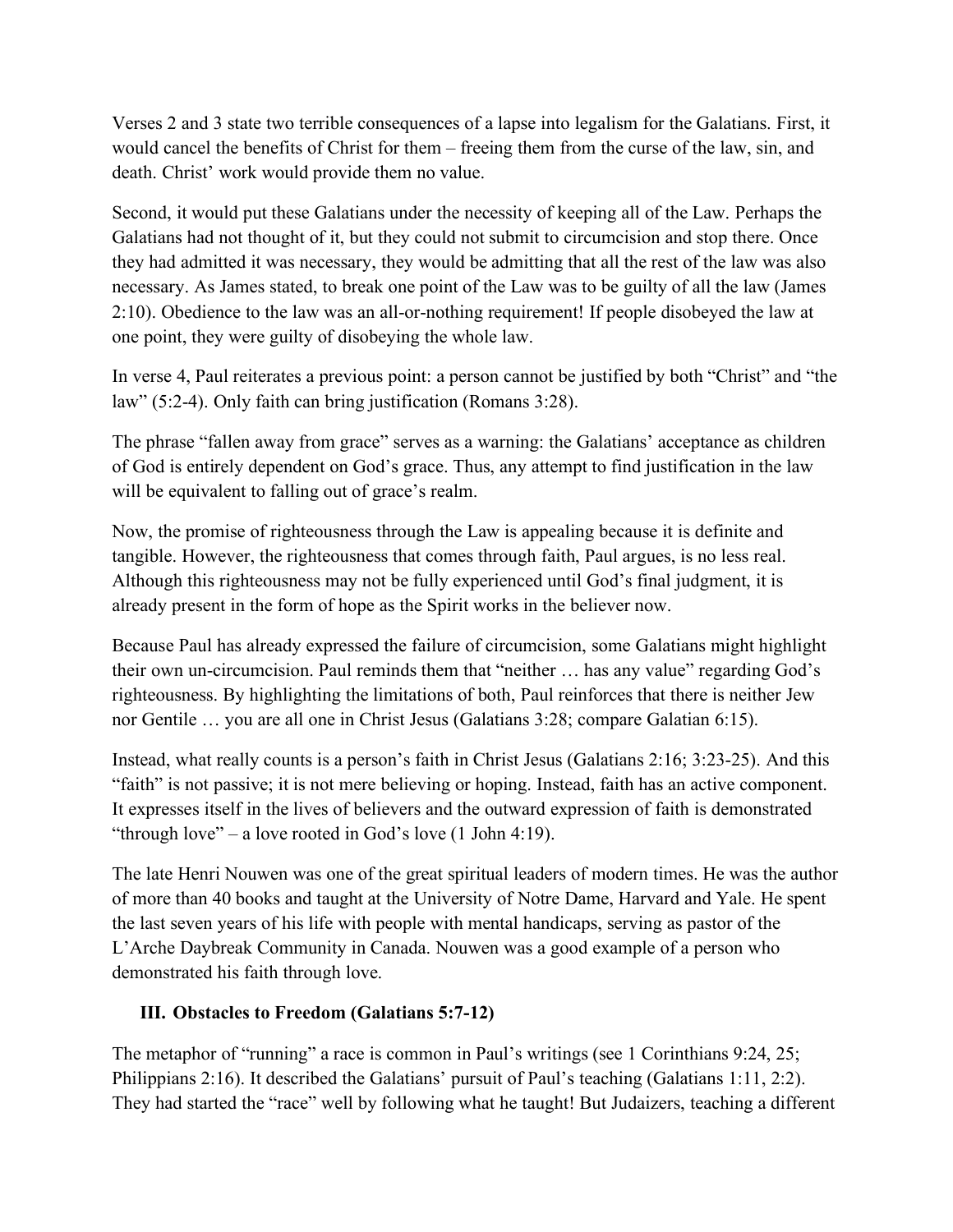message, obstructed the Galatians' obedience. That Paul asked "who cut in on you" was likely a rhetorical question; Paul knew their situation. He just wanted them to recognize the problem in their midst (compare 3:1).

Paul called the "persuasion" of the Galatian Judaizers "a different gospel" (Galatian 1:6) which would "pervert the gospel of Christ" (1:7). Their message distracted other Galatians from following the gospel that calls to faith, obedience, and love.

As Paul moves on in his letter, he speaks of the methods of the false teachers and considers the end result of their problematic interference. He does this by quoting a proverbial saying from the world of bread-making, "a little yeast works through the whole batch of dough" (v.9).

The New Testament uses the word "yeast" figuratively elsewhere (example: Matthew 16:6-12). To Paul, the teachings of another "gospel" served as leaven among the Galatian believers. As they allowed a little of opposing, persuasive teaching to take hold, specifically the alleged need for circumcision, the rest of the false teachings would take hold. The result would be division among the Galatians.

So in verse 9, the churches in Galatia were in turmoil. They were wavering and perhaps even tilting toward Paul's opponents, but they had not yet completely succeeded to the false teachers' pervasive appeals. It is stated that Paul's primary purpose in writing his letter probably was to provide a counterweight to the false teachers.

Against the influence of the other teachings, Paul was "confident" in the Galatians' mindset toward faith. The resulting positive reinforcement served to motivate the Galatians, like a parent encouraging a child. Paul hoped they would not "like" another view of the gospel of Christ Jesus. And the individual teacher (the one … throwing you into confusion) who taught a different gospel than Paul's would face God's judgment and "pay the penalty" (Galatians 1:8-9).

In verse 11, we are left to assume that the Judaizers claimed Paul had continued "preaching circumcision." Perhaps their claims were based on Paul's former zeal in Judaism (Galatians 1:13-17), or his seemingly casual approach toward the issue (see 5:6).

Prior to his conversion, Paul had persecuted followers of Christ (example, Acts 9:4-5; 22:4). Paul was now the one to suffer the hardships he caused others to experience (compare 2 Corinthians 11:24-27).

Now, this is not the only time when Paul wrote on the "offense of the cross." For messianic expectations, a crucified Messiah was "a stumbling block" (1 Corinthians 1:23). So, to the Judaizers, salvation without the Spirit of the law was equally as offensive.

The highpoint of Paul's defense hits an unexpected and graphic climax. He ends with an almost crudely blunt saying. Galatia, we are informed, was near Phrygia, and the great worship of that part of the world was the worship of "Cybele;" now it was the practice that priests and really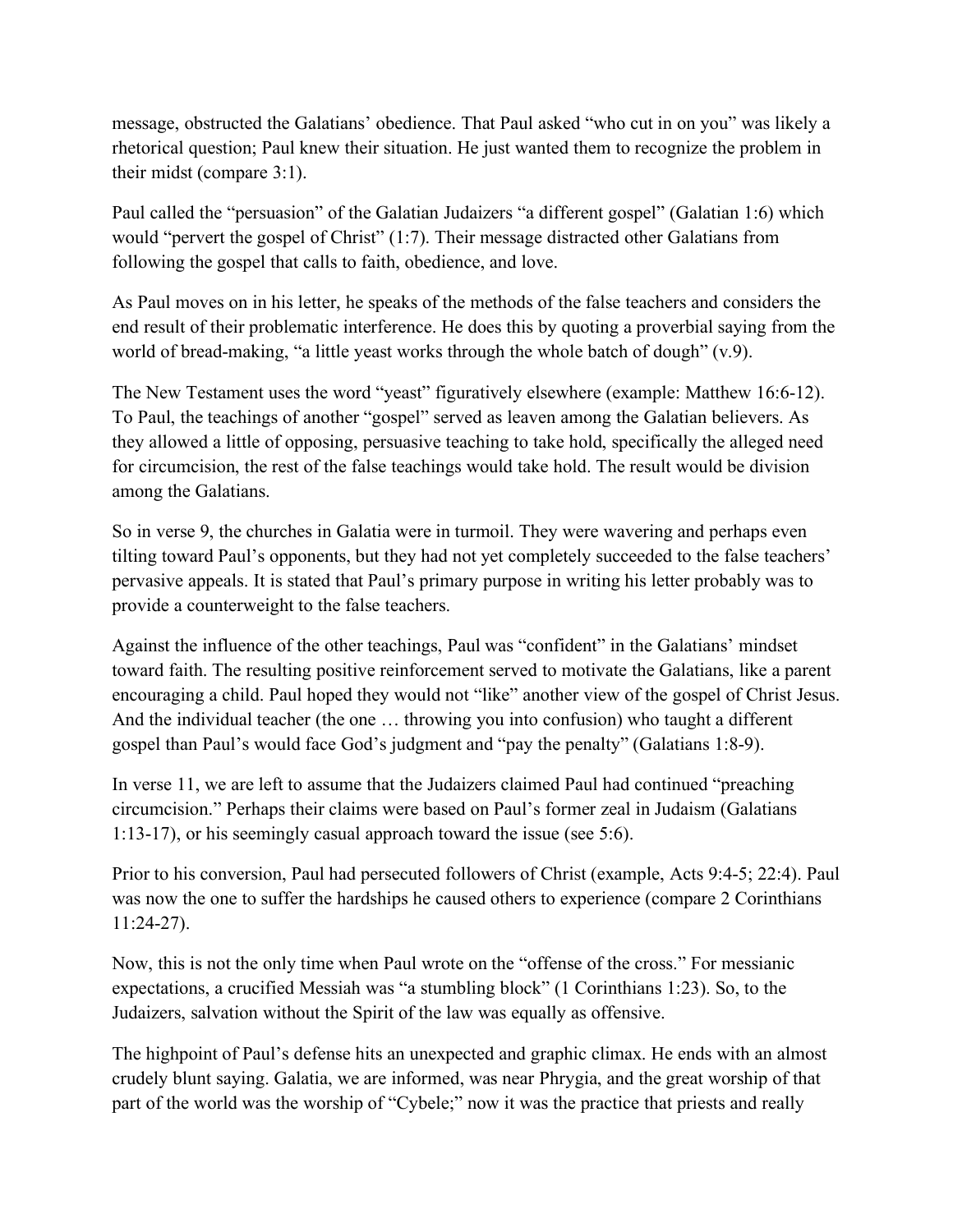devoted worshippers of Cybele mutilated themselves by castration. The Cybele priests were even eunuchs. So Paul says, "If you go on in this way, of which circumcision is the beginning, you might as well end up by castrating yourselves like these heathen priests." For sure, this is a grim illustration of which a polite society might shudder, but it would be intensely real to the Galatians who knew all about the priests of Cybele, who, in fact, lived among them.

## **IV.Paradox of Freedom (Galatians 5:13-15)**

Paul's Galatian "brothers and sisters" – believers who expressed faith – were called from the yoke of the law's demands. They were now to live into the freedom that Christ had given. The Lord had worked in the Galatians, and the time had come for them to move forward in his Spirit (2 Corinthians 3:17)!

However, Paul extends a caution. The word "flesh" describes human nature that acts in sinful ways contrary to God's Spirit (Romans 8:1-12; Galatians 6:8; Ephesians 2:3). Thus, freedom is not an occasion for believers to "indulge" their personal desires, especially sinful ones. In essence, liberty does not mean license. As Paul expressed it, "It could become an occasion to the flesh." Again, Paul meant human nature without the motivation of the Holy Spirit.

If the Christian is not under the Law, then what is to prevent him/her from going in to the desires of the flesh? Paul's answer to this critical question is, the commitment to be servants of one another through love! Once more, the remedy for living under the flesh is to "serve" others in love. As the Spirit brings freedom, a believer is required to use that freedom responsibly, concerned for the good of others (Romans 12:5-8; 1 Corinthians 12:7). If Paul had desired an example of this teaching, he could have easily referred to the life and ministry of Jesus (see Mark 10:45; John 13:4-16, 34-35; Philippians 2:3-8). In addition, Paul's own life and ministry was an application of this verse (see 1 Corinthians 9:19-23).

In verse 14, Paul was likely referring to the Law of Moses and all that it required. The law's teachings did not culminate in customs and rituals like circumcision. Instead, the law was fulfilled and found completely through a person's overt concern for others (Romans 13:10).

Therefore, in the commitment to serve one another – this is what the Law is all about. If you love your neighbor as yourself (Leviticus 19:18; Luke 10:27), then you have fulfilled the intent of the law (Romans 3:8-10). Thus, as we are reminded, Paul showed that he did not deny what the Law aimed at, which was righteousness. He simply pointed out that the Law cannot bring it about, but Jesus Christ can.

Related to verse 15, a tense conflict might lead a person to say or act in a manner that serves "to bite and devour" other people, like actions of a predator toward a weaker animal. If believers are not filled with love (see Galatians 5:14), their actions may tear others down.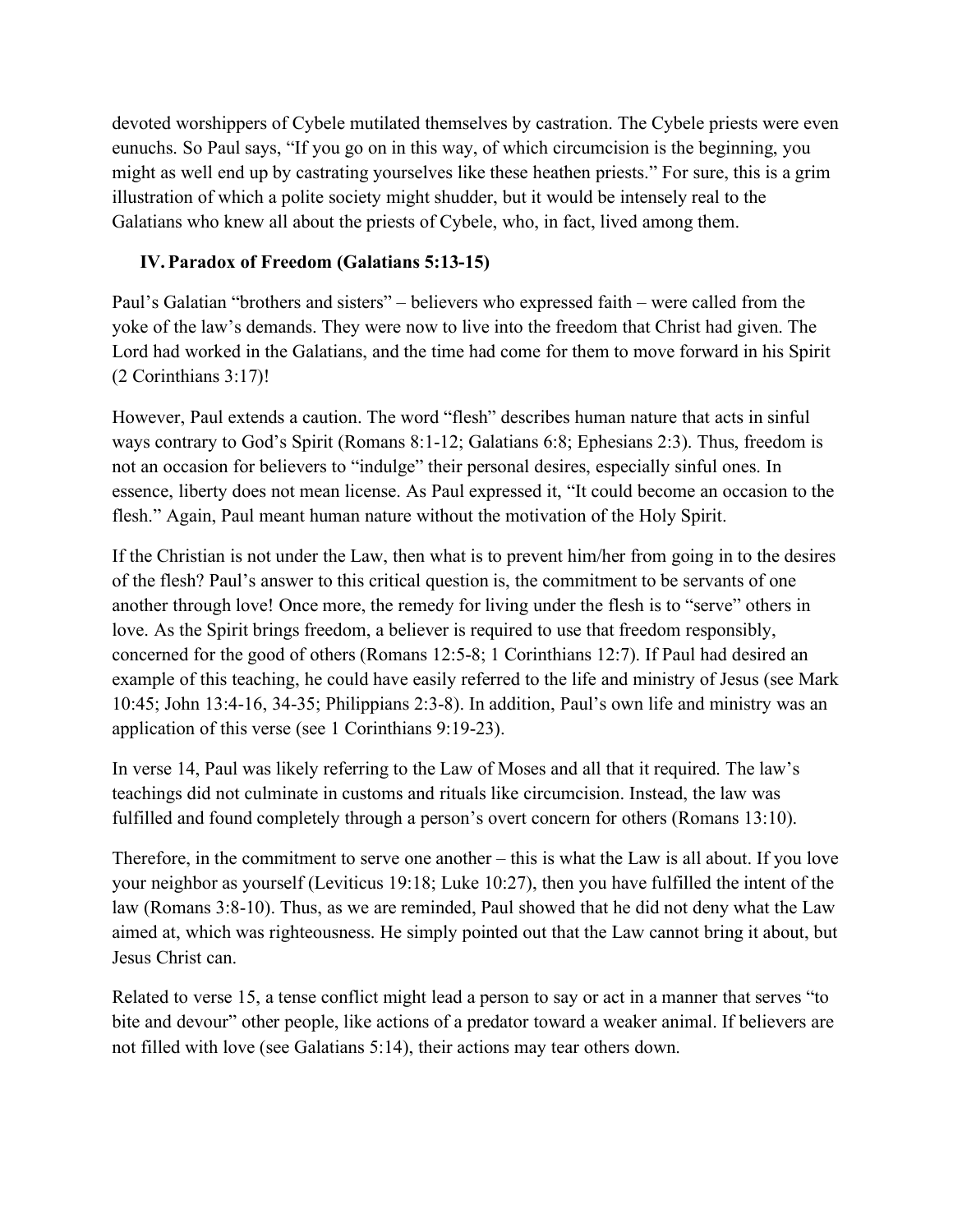If the Galatians attacked one another, the result would be mutually assured destruction. They would be destroyed by fleshly desires.

## **Conclusion**

As Peter Scholtes (1938-2009) directed his South Side Chicago youth choir in the 1960s, he wanted a song that would unite the varied experience of his church's youth group. After a day of work, Scholtes composed "They'll know we are Christians." The song, now made popular in numerous hymn books, reflected the sentiment of Jesus' teaching that "by this everyone will know that you are my disciples, if you love one another" (John 13:35).

While believers might be free from the demands of the law, Paul taught the Galatians that such freedom requires active love for others. And showing this love is the litmus test for a believer's love for God.

The late Brennan Manning, priest and author, has written a book called "Ruthless Trust." He says the book started writing itself with a remark from his spiritual director. "Brennan," his spiritual director said, "you don't need any more insights into the faith. You've got enough insight to last you 300 years. The most urgent need in your life is to trust what you have received."

In reality, that's we all need – to trust what we have received – that freedom in Christ is to love God and others.

## **Action Plan**

- 1. What steps can believers take so they don't become burdened by sin?
- 2. How can believers wait for the freedom of God's righteousness in the midst of daily life?
- 3. How can an accurate understanding of freedom hinder a Christian witness?

## **Resources for this lesson**

- 1. "2021-2022 NIV Standard Lesson Commentary, Uniform Series, International Bible Lessons for Christian Teaching," pages 321-328.
- 2. "The Letters to the Galatians and Ephesians" by William Barclay, pages 46-50.
- 3. "Shepherd's Notes" by David Shepherd, pages 63-69.

*Dr. Hal Brady is a retired pastor who continues to present the Good News of Jesus Christ and offer encouragement in a fresh and vital way though Hal Brady Ministries (halbradyministries.com).*

# **The Fruit of Freedom**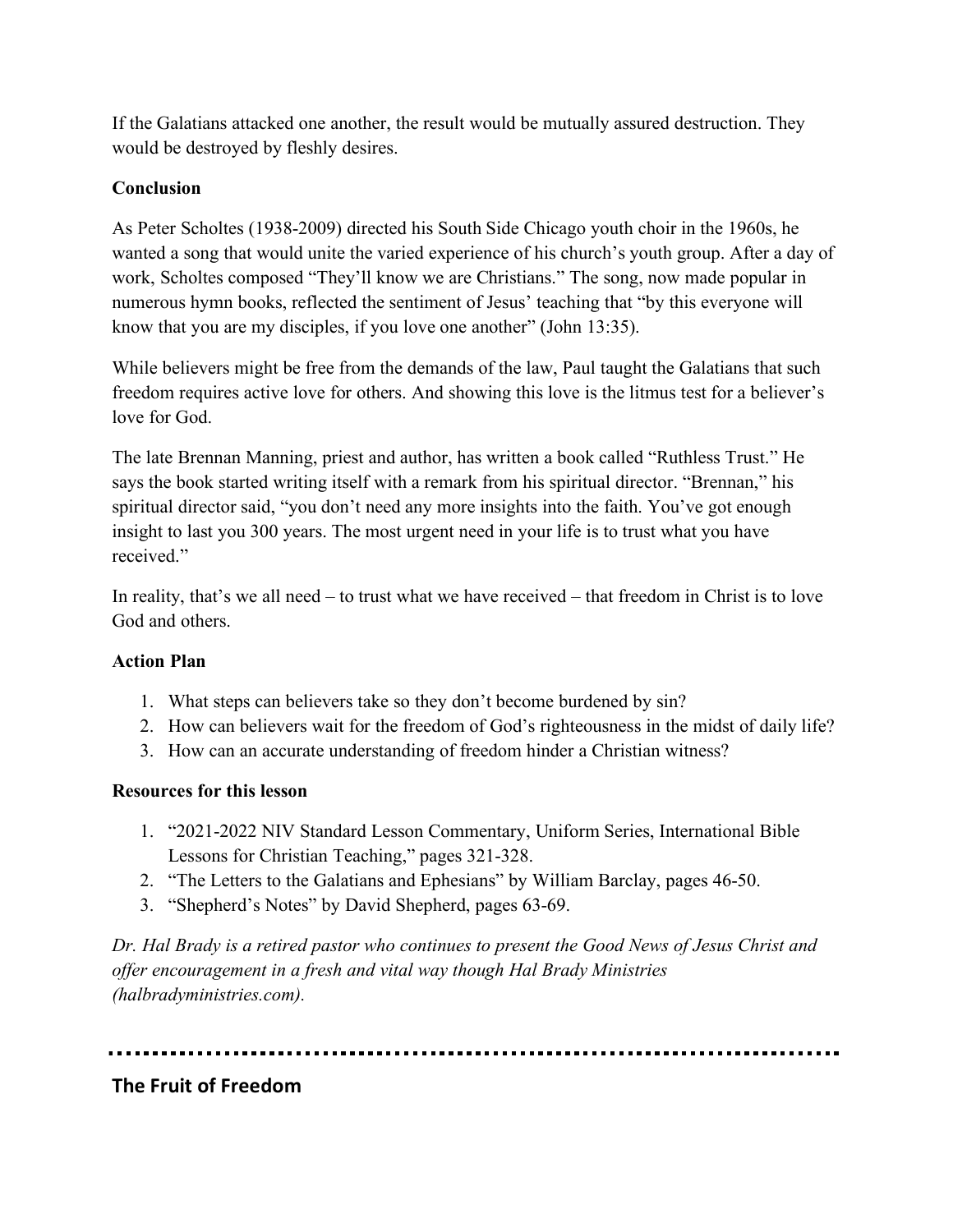**Spring Quarter: God Frees and God Redeems Unit 3: Liberating Letters**

**Sunday school lesson for the week of May 29, 2022 By Dr. Hal Brady**

**Lesson Scripture: Galatians 5:16-26 Key Verse: Galatians 5:25**

## **Lesson Aims**

- 4. List characteristics of life in the flesh and life in the Spirit.
- 5. Explain how elements of "fruit" of the Spirit and "acts of the flesh" can be rank-ordered as to importance of why such an attempt should not be made.
- 6. Identify a sinful tendency most besetting and commit to developing one specific fruit of the Spirit to counteract it.

A gripping story – word or film – has engaging, almost lifelike characters. And when conflict exists between such characters, the story narrative builds toward its breathtaking climax.

Additionally, a story's narrative conflict and climax usually reflect an inner turmoil we can identify with. Now, Paul understood that his readers experienced spiritual turmoil. So in what serves as the dramatic climax (but not the end) of Paul's letters to the Galatians, the conflict between Spirit and flesh comes to a head.

### **Lesson Context**

Central to Paul's argument in this lesson, we are informed, is the nature of "the flesh." However, the nature and implications of the flesh are not static in the New Testament. Even the dozens of uses of the word in Paul's writings indicate slight differences and nuances. To claim a singular understanding of Paul's view of the flesh would be mistaken.

Paul uses the word to speak of physical matter of living creatures generally (1 Corinthians 15:39) and the human body specifically (1 Corinthians 6:16). In other instances, flesh is regarded negatively. Paul referred to it in the context of circumcision (Galatians 6:12), rebellious human nature and desires (Romans 8:3-12), and temporal lineage in contrast to an eternal one (Romans 4:1; Galatians 4:23, 29).

As used in today's Scripture context, flesh refers to the carnal, unredeemed self and its rebellious nature and desires (see Romans 13:13-14). In order for believers to live fully as children of God, the ways of the flesh must die (see Galatians 2:19-21).

As we understand, the entire epistle to the Galatians has been building to this lesson's scripture text. With a proper understanding of God's law and promises (Galatians 3:1-22) and true freedom in God's Spirit (4:21-5:14), Paul puts all the pieces together.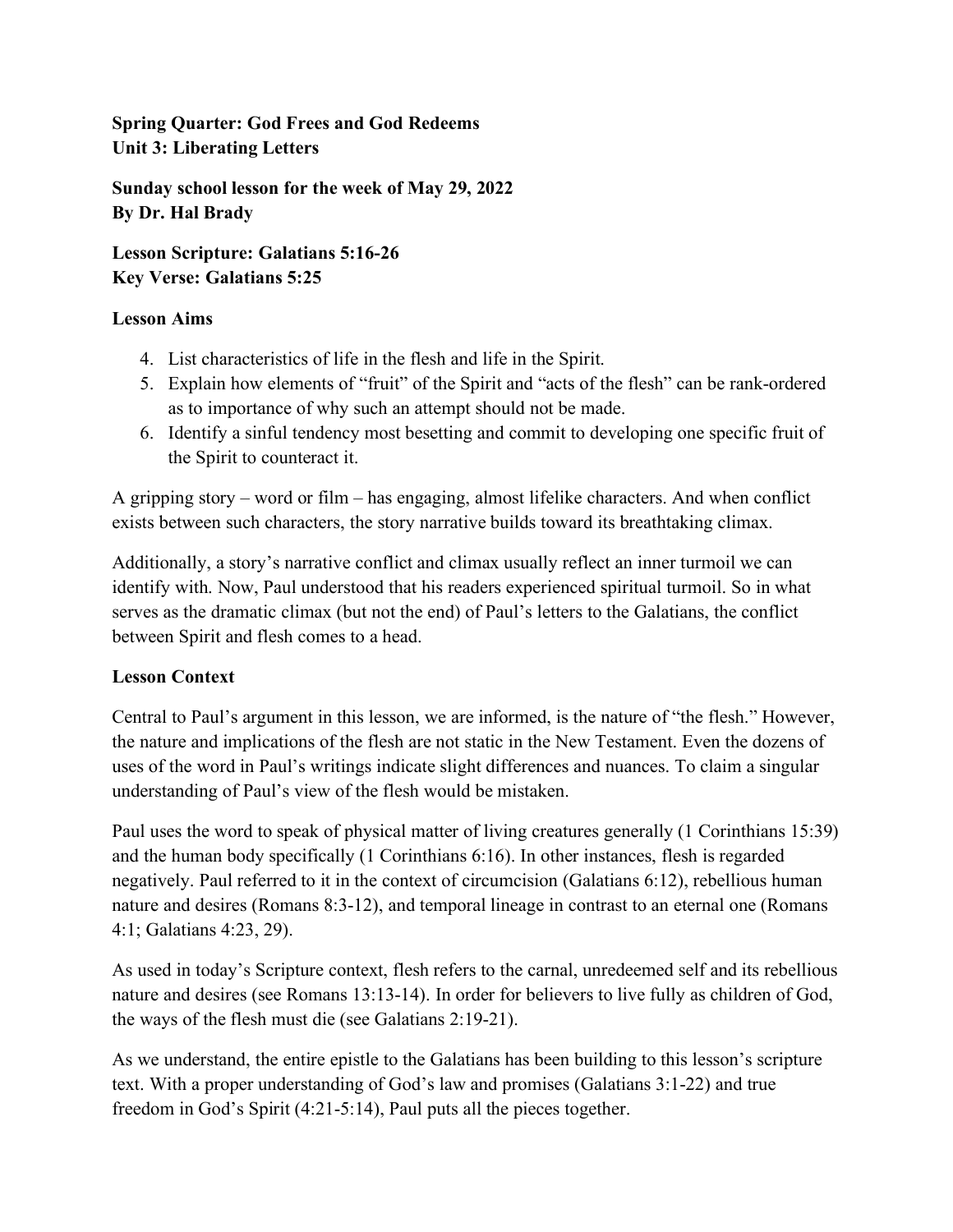## **I. Stating the Sides (Galatians 5:16-18)**

Paul envisions one option for the Galatian believers: to "walk by the Spirit of God." By using a metaphor, Paul describes the kind of life required of disciples as a walk (see Romans 13:13; 2 Corinthians 5:7; Colossians 2:6-7). The metaphor refers to the ways first-century students might follow in the steps of their rabbis (teachers of the Jewish Law). As students did so, they would listen to the teaching and allow it to change their hearts and minds. If the Galatians followed Paul's exhortation, their whole way of life would change.

As the Galatians walked in God's Spirit, they would avoid defilement that comes from a heart out of tune with the Spirit. This would consist of "the desires of the flesh" (see Mark 7:18-23; 1 John 2:16). Now, Paul did not suggest that the Galatian believers should invite the Spirit of God into their already established way of life. Rather, he wanted them to allow the Spirit to determine their motivations and behaviors (see Galatians 5:25).

The way of "the flesh desires" that the working of "the Spirit" in a believer's life would be thwarted. That Paul describes this as a desire alludes to the sinful acts of coveting (see Romans 7:7; 13:9) and lust (Matthew 5:28). Acts of the flesh certainly involve more than these two, but all acts of the flesh imply the flesh's sinful desires.

The conflict between the flesh and the Spirit is very evident to Paul. The desires of the flesh lead to death while the desires of the Spirit lead to life (Romans 8:5-8). In other letters, Paul describes this conflict as being between the old, sinful self and the new, righteous self. Without the presence of God's spirit working against the flesh, a person will act in sinful and selfish ways (see Galatians 5:19-21).

So it is obvious that a person cannot at the same time embrace fully the ways of the flesh and the ways of the Spirit. Their ways are in conflict with each other. And as a result, a believer – while filled with God's Spirit – may experience a spiritual frustration (Romans 7:17-25). God's Spirit has already provided a way out: freedom from the ways of the flesh (Romans 8:1;11,16).

In this sense, the battle has been won and believers are to follow the Spirit. Consequently, Paul's conclusion is believers are not to "do whatever" the flesh desires. Instead, believers follow the Spirit's way of life.

Not long ago, a friend shared with me an admirable testimony to his personal honor, integrity and faith. In another state he had refused to sell his vote for great personal gain in a large business transaction. He commented, "Eventually, because of it, I lost my job. But I can still look myself in the mirror and like what I see." Perhaps that is one example of walking in the Spirit.

In verse 18, Paul expressed a new point of conflict between "the Spirit and the Law." He was likely speaking of the demands of the Law of Moses. Paul previously connected the demands of the law and the ways of the flesh (Galatians 3:2-5). He had reminded the Galatians of their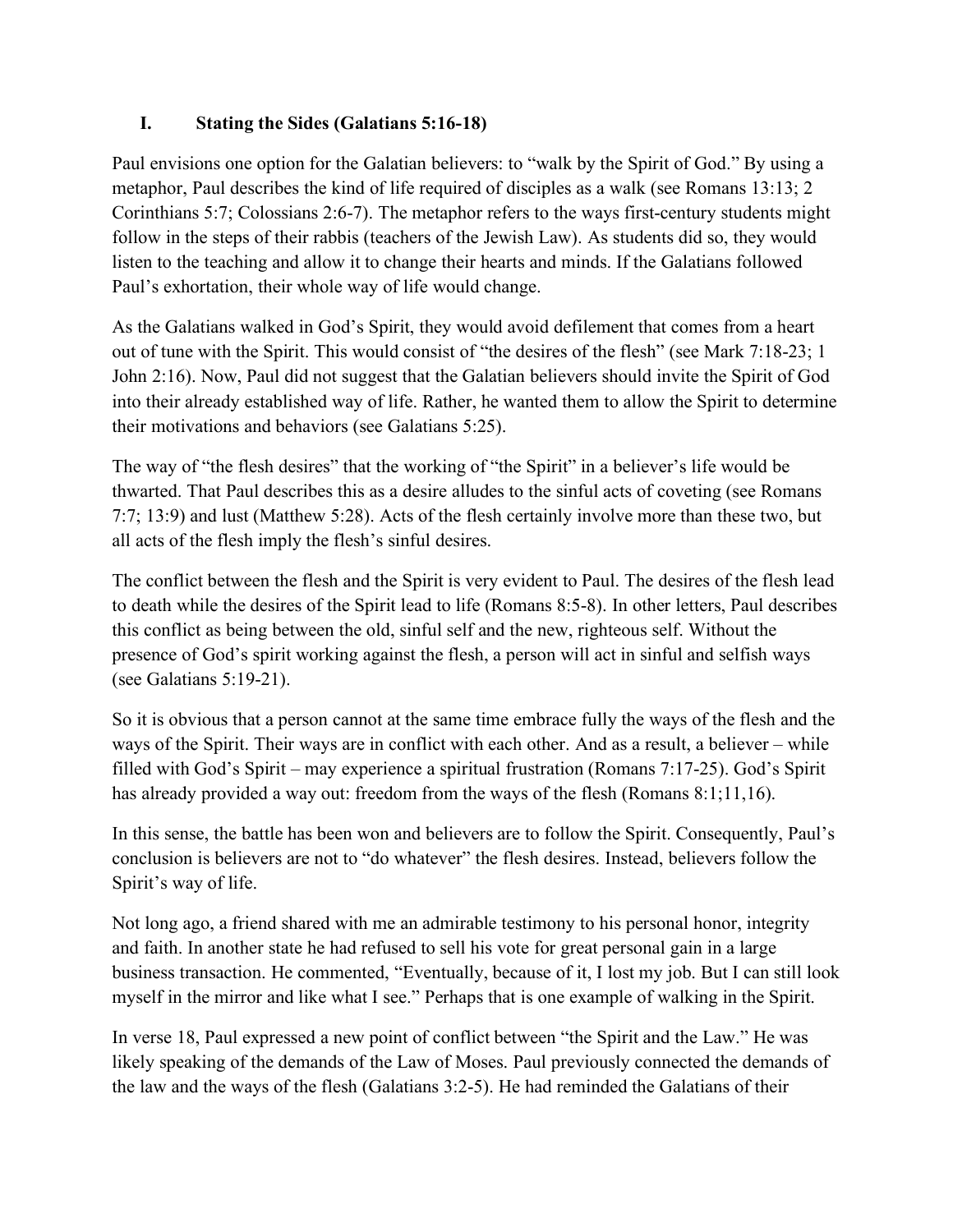freedom from the law. Consequently, they were no longer "under a curse" (Galatians 3:10) nor "in custody" under the law (Galatians 3:23). So as they followed the Spirit, they would not experience the bondage of the flesh and the law (Galatians 5:1).

As we are informed, Paul's exhortation was the fulfillment of the words of the prophet Jeremiah. God's people would be marked by their following of God's law on their hearts (Jeremiah 31:3). This promise took hold through a life committed to be in tune with the Spirit of the living God (2 Corinthians 3:3).

## **II. Chasing the Flesh (Galatians 5:19-21)**

For Paul, it was essential that freedom and liberty should mean not freedom to indulge this lower side of human nature, but freedom to walk in the life of the Spirit. Therefore, what follows are lists of vices (Galatians 5:17-21) and virtues (Galatians 5:22, 23). And such lists were not intended to be exhaustive catalogs for the readers but were representative (compare Romans 1:29-31; Colossians 3:5-9).

Indulgent and self-gratifying sexual acts outside of a marriage relationship make up sexual immorality. The Greek word for "sexual immorality" originally meant "prostitution." By Paul's time, it was used to denote a whole range of immoral sexual relationships, including incest (1 Corinthians 5:1). For believers to be caught up in sexual misconduct deeply grieves the Holy Spirit, whose presence within their lives has made their bodies temples unto the Lord.

Acts of sexual immorality, although often done in the name of love, are really the antithesis of love, which is the foremost fruit of the Spirit.

"Impurity" means uncleanness and has both a medical and ceremonial connotation. Even today doctors speak of cleaning a wound before they apply medication to it.

Under the Mosaic Law, ceremonial impurity barred one from participation in the worship rituals of the temple until the impediment was removed. Uncleanness, then, speaks of the defilement of sexual sin and the separation from God that it brings. God desires that his people acknowledge the holiness of their bodies and act accordingly (see 1 Corinthians 6:19-20).

Extravagant sexual vice, uncontrolled and shameless, is "debauchery." The term implies lack of self-control, even to the point of shocking others without regard for decency (see Ephesians 4:19). So debauchery speaks of the total loss of limits, the lack of restraint, decency, and selfrespect.

Now, it's no secret that today our society is wildly swinging on its sexual hinges. With regard to current sexual attitudes and practices, we are living in a pagan, post-Christian society. More or less, anything goes between consenting adults. As long as it makes me feel "good," that's the fashion.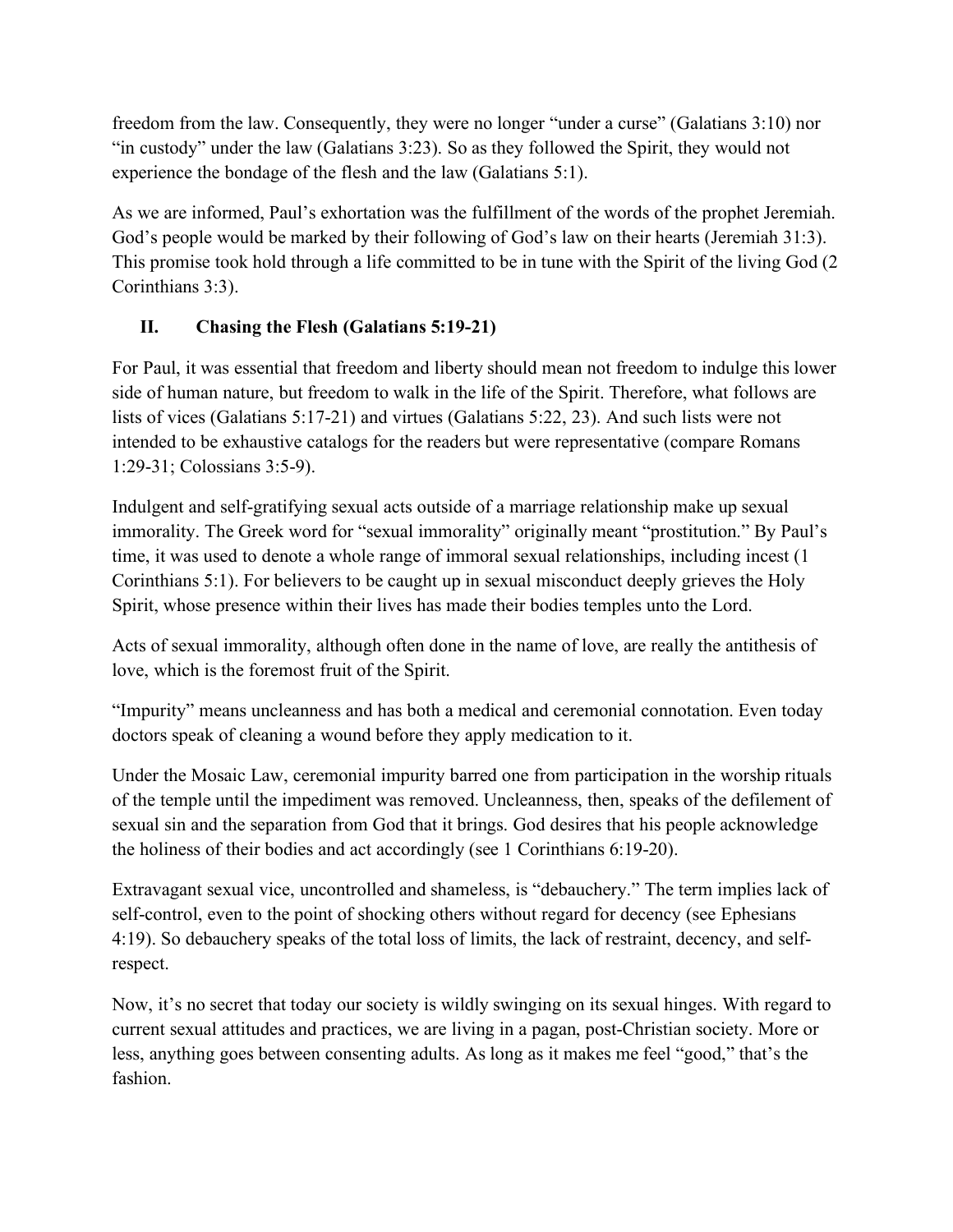Paul's cultural context was also obsessed with sexuality. Sites of pagan worship, such as temples to the goddess Aphrodite, utilized practice of sexual exploitation. Religious festivals frequently encouraged public and graphic expressions of sex.

Paul called Christians to a life of self-discipline, contrary to the ways of their culture. Indiscipline and excessiveness were and are simply not suitable for a life in God's Spirit.

Paul's second grouping concerned idolatrous acts of worship. "Idolatry" involved replacing worship for the one true God. In essence, this act exchanged God for a lie (see Exodus 20:3-6; Leviticus 19:4; Isaiah 44:9-20; Jeremiah 10:14; Romans 1:25).

So, what is idolatry? We are guilty of idolatry when anyone or anything usurps the place that God should have in our lives. The Second Commandment (Deuteronomy 5:8-10) forbids – absolutely forbids – the making or worshipping anything other than God Himself. But as the late James Kennedy expressed it, "There is a tendency in the human heart to worship things other than God."

"Witchcraft" is the attempt to use physical objects and rituals to manipulate the spiritual world. Examples would include ancient pagan practices of magic, incantations, and drug use. In the New Testament, however, it is invariably associated with the occult, both here in Galatians and in Revelation, where it occurs twice (Revelation 9:21; 18:23).

And Paul's final grouping of sins concerns a person's treatment of others. "Hatred" refers to a spirit of hostility toward another person, God, or both. The specific forms this hatred can take in tearing down community life are: discord, jealousy, fits of rage, selfish ambition, dissensions, factions, and envy.

"Discord" is a general description for the feeling of hostility among people – quarreling and disharmony (see 1 Corinthians 1:11; 3:3). We are told that in the New Testament this word is unique to Paul. He used it nine times to characterize the strife and discord that beset so many of his congregations.

Feelings of "jealousy" speak to the strong feelings that may arise from seeing the success of another person. "Fits of rage" are strong bursts of anger stemming from an impetuous mindset. "Self-ambition" results when hostile groups advance their own interests. These kinds of acts are the opposite of the self-giving love initiated by God's Spirit. "Dissensions" continues interpersonal strife to the point of causing division (Romans 16:17-18). And "factions" point to false beliefs that lead to destructive differences within the community.

Now "envy" is another word similar in meaning to the trait of jealousy listed earlier, except that this word is plural, suggesting the multitudinous expressions of envious desire. Here in Galatians 5:21 it refers to the unacceptable rivalry that had sprung up from the malice and ill will of the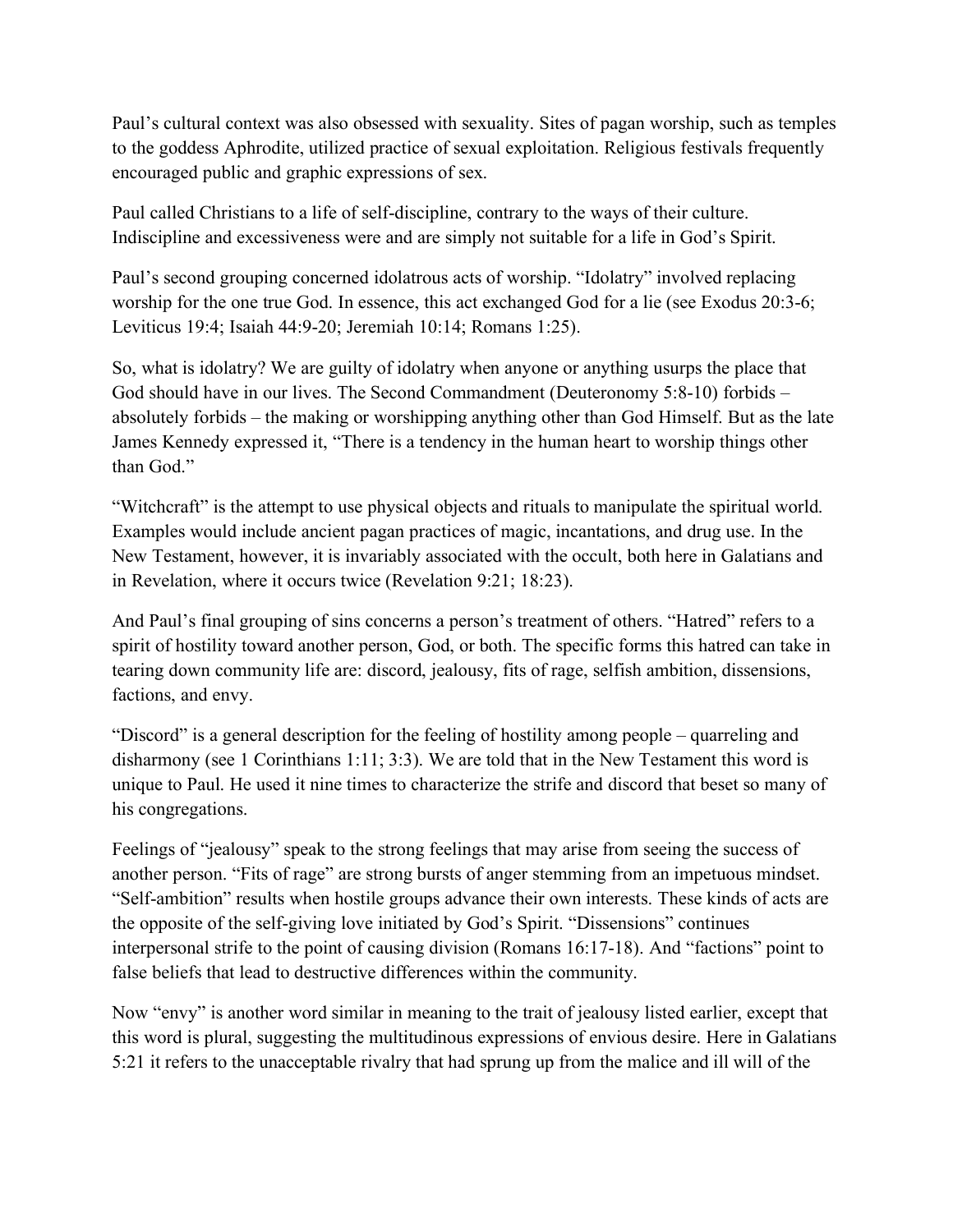Galatians toward one another. And, of course, it refers to the desire to deprive others of what they have.

Paul ends his list of vices by describing two public displays of overindulgence and selfdestruction. "Drunkenness" – intoxication from alcohol – harms the body and clouds a person's mind. A drunk person might lose control of his or her better judgment and participate in "orgies." These are public displays of indulgence, gluttony, and immorality (Romans 13:13, I Peter 4:3).

Orgies is variously translated "revelings" (KJV), "carousing" (NRSV), "wild parties" (TLB). It occurs three times in the New Testament (here and in Romans 13:18 and I Peter 4:3). In each case it is linked to the sin of drunkenness. In New Testament times, as in our day, the abuse of alcohol contributed to marital infidelity, child and spouse abuse, the erosion of family life, and the moral chaos in society.

That the vice list ends with "and the like" confirms that Paul had not complied a comprehensive list. Rather, he wanted to highlight specific works of the flesh applicable to the Galatians.

The phrase, "as I did before" says that this was not the first time Paul had addressed these Galatians on this topic. "To these people who live like this," the listed vices of the flesh, a strong warning is evident. People give their eternal inheritance of life through faith, not ethical behavior (Galatians 3:11-12,13). But righteous behavior serves as an indication of the presence of God's Spirit. People who fail to act in accordance with the Spirit will not inherit the kingdom of God.

Important point! Occasional failure to live in this regard was not Paul's concern. Instead, he was concerned with individuals who mock God's Spirit as they continually lived in the flesh (Galatians 6:7-9). A life led by the Spirit will not continue the status quo of living apart from God's path.

## **III. Showing the Spirit (Galatians 5:22-26)**

Having given his list of vices, characteristics of the flesh, Paul now provides an in-depth listing of virtues appropriate to the life of a spirit-filled believer. We are told that Greco-Roman philosophers created virtue lists based on the cardinal values of their culture. However, Paul's virtues list had a different basis: love for others indicative of the presence of God's Spirit (Galatians 5:13-16).

Paul described the Spirit-filled life in agricultural terms, calling the attributes of such a life "fruit" (compare his other "fruit" thoughts in Ephesians 5:9; Philippians 1:11, 22; see also John 15:1-17). The metaphor alludes to the Spirit's role in producing this harvest – a shift from human striving to the Spirit's supplying. Only through submission to God's Spirit will these fruits be evident in a believer's life (see Matthew 7:16-20).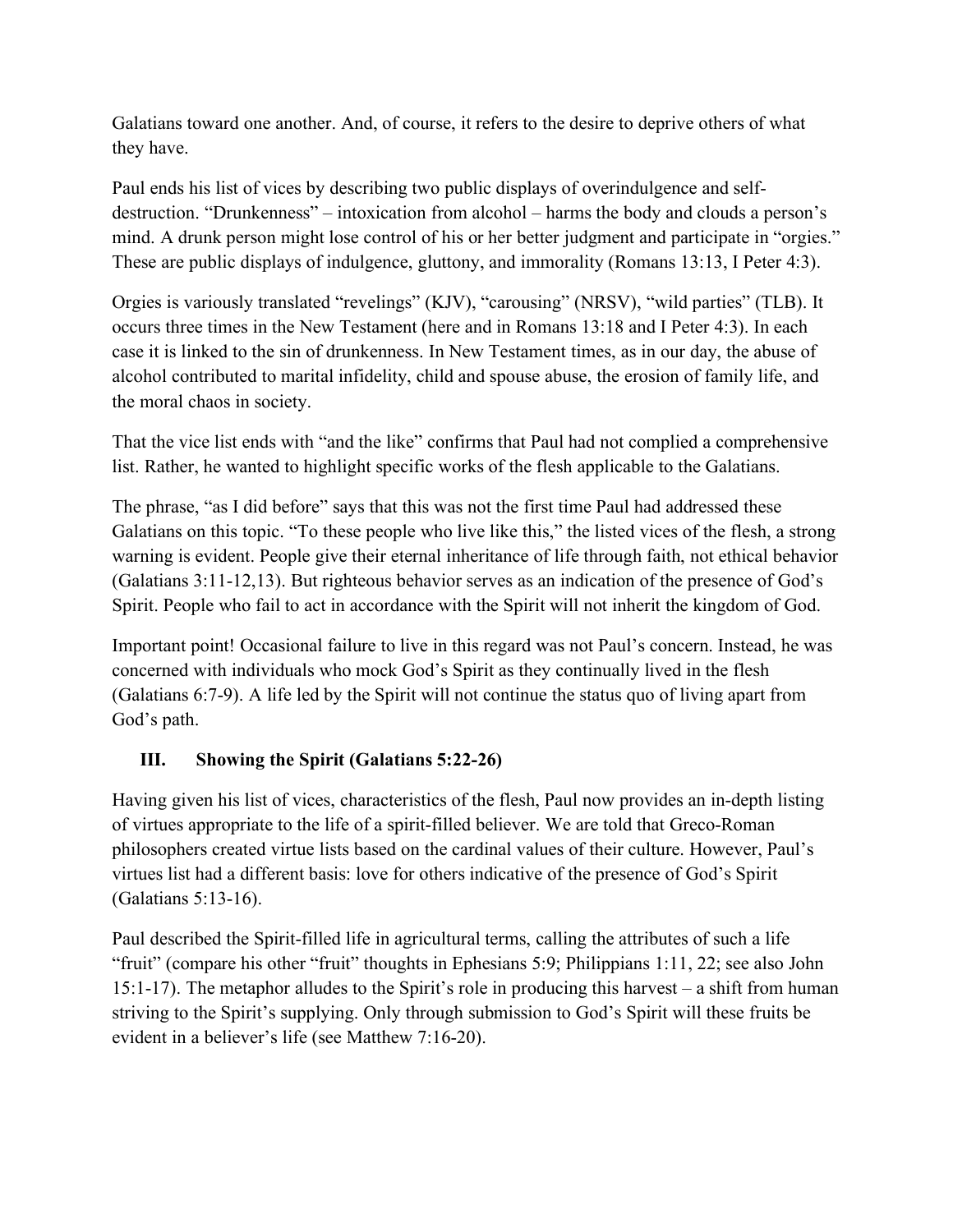The word "love" is used frequently by Paul. It is significant that love heads the list of these nine graces of Christian life. Paul might well have placed a period after love and moved on to the conclusion of his letter.

Love is not merely "first among equals" in this listing, but rather the source and fountain from which all of the other graces flow. Love as a characteristic of the Christian life issued from God's unfathomable love and infinite mercy toward us.

A Spirit-filled sense of "joy" does not come from or depend on circumstances. It's a joy whose basis is God.

Now missionaries for the most part are a happy lot. Have you ever seen an unhappy missionary? I don't think I have. But why? Mostly because they have learned the Christian secret of redemptive joy. They have attached themselves to the world's sorrow and the struggles. They've learned to forget themselves and devote themselves to the service of Christ and others.

Spirit-filled "peace" does not imply the absence of distress. Rather peace finds its basis in the conviction of God's all-sufficiency. Believers demonstrate peace as they work toward taking part in God's restoration of the world. And this begins with the restoration of the relationships within the Church (see 1 Corinthians 14:33).

The next grouping of spiritual fruit describes a person's attitude toward others. "Forbearance" expresses patient treatment of others, even in response to hurtful treatment. "Kindness" points toward a person's loving disposition in relating to others. God's action toward humanity provides the ultimate example (see Romans 2:4). "Goodness" is a rare word found only four times in the New Testament (and only in Paul). It conveys the idea of benevolence and generosity toward someone else – going the second mile when it is not required. The underlying Greek word translated "faithfulness" can also be translated as loyalty. It probably is that meaning in this verse. Specifically, it refers to the faithfulness required between believers (see Galatians 4:12- 16).

Now, while the earlier groupings of fruit focused on a person's treatment of others, this final grouping concerns a person's demeanor. "Gentleness" implies self-restraining even in the midst of disagreement (see 2Timothy 2:2; 1 Peter 3:15-16). And that "self-control" appears last in Paul's list may indicate its importance as a summation of the preceding virtues.

Christians are not to be passive while bearing the Spirit's fruit. While the Spirit has a role in the growth of the fruit, the Christian must end anything that might hinder the growth condition of the fruit. Thus, Paul's imagery unites Jesus' followers with his experience on the cross. Following Jesus and expressing faith in Him requires believers to "have crucified the desires and ways of the flesh." Believers are reminded here to put to death sinful practices so that new life might be found (Romans 6:1-14; Galatians 2:20). Paul wanted the Galatians to live not only for themselves, but for the One who died for them (2Corinthians 5:15).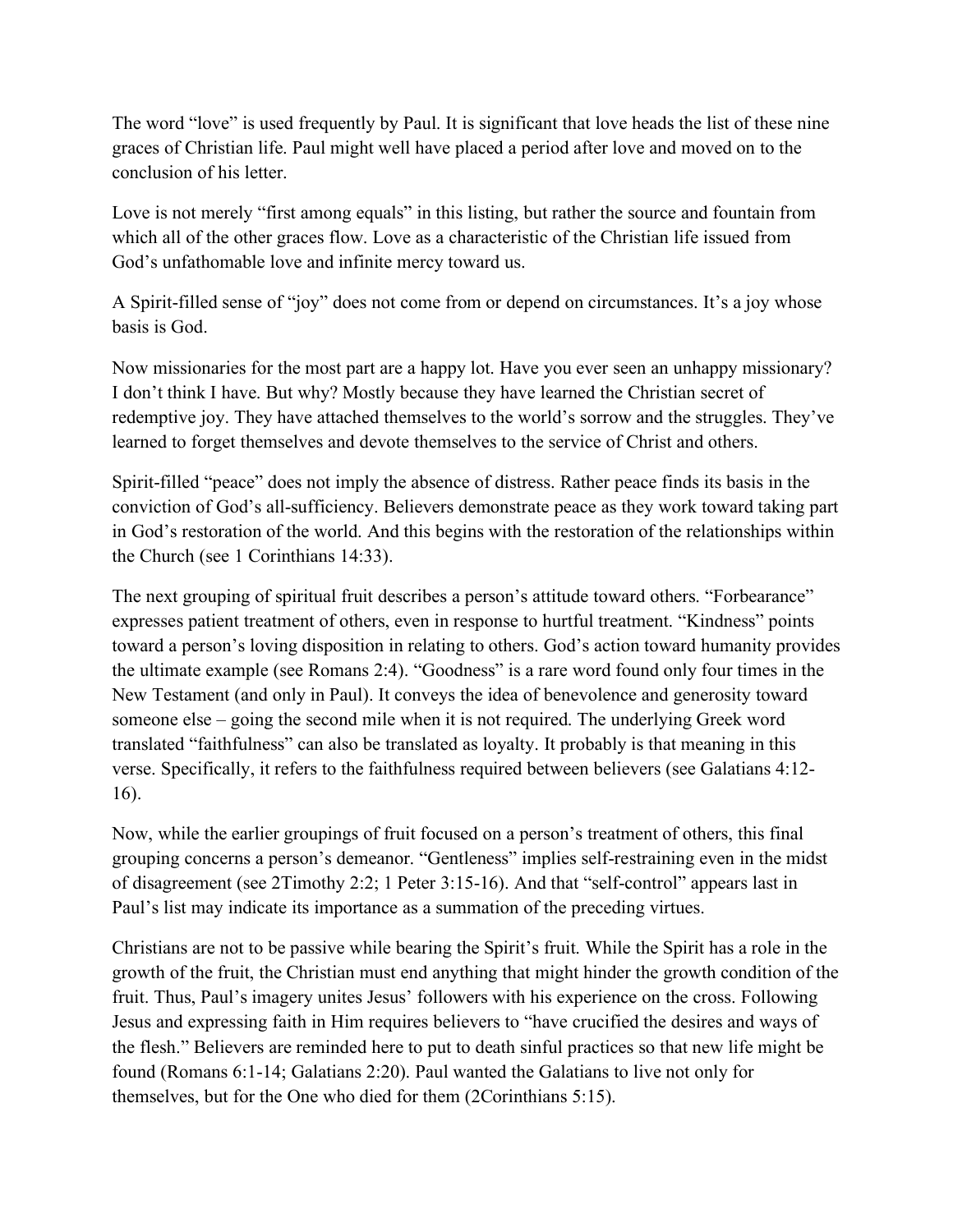In conclusion, it has been stated that if the Galatian epistle were a narrative, flesh and Spirit would serve as the main characters. And in this scenario, the conflict between the two played out in the lives of the Galatians. However, the Spirit has already won – the resolution of the story has been decided! Therefore, Paul wants and encourages his hearers and readers to live accordingly.

### **Action Plan**

- 4. How can Christians measure whether they're living in the direction of God's Spirit?
- 5. In what ways is the kingdom of God already established, but not yet fully realized?
- 6. How might we go about cultivating fruit of the Spirit in our lives?

### **Resources for this lesson**

- 4. "2021-2022 NIV Standard Lesson Commentary, Uniform Series, International Bible Lessons for Christian Teaching," pages 329-336.
- 5. "The Letters to the Galatians and Ephesians" by William Barclay, pages 54-57.
- 6. "Shepherd's Notes" by David Shepherd, pages 68-79.

*Dr. Hal Brady is a retired pastor who continues to present the Good News of Jesus Christ and offer encouragement in a fresh and vital way though Hal Brady Ministries (halbradyministries.com).*

## **Great is thy faithfulness**

## **WHAT'S OLD IS NEW AGAIN ANNE PACKARD**

*The Methodist Church has laid upon my shoulders many responsibilities, but it has also given to me a great many honors. Perhaps no man ever stood seeking admission at the bar of an Annual Conference with so little to offer as credentials of his worthiness for the work of the Ministry. But in great kindness, the South Georgia Conference received me "on trial" in 1909. From that humble circuit to which I was sent in that year, I have traveled a worldwide circuit and had the privilege of being the "Ambassador" of Methodism upon almost every continent of the earth.* "My Personal Testimony" by Bishop Arthur J. Moore

Arthur Moore would have liked to have had an impressive education including college degrees, but there wasn't even a high school in his hometown. How great was his faithfulness?

Arthur Moore would have liked to have been a missionary to Korea, but instead was appointed to a seven-church charge in McIntosh County with a horse for transportation and an abandoned home as a parsonage. How great was his faithfulness?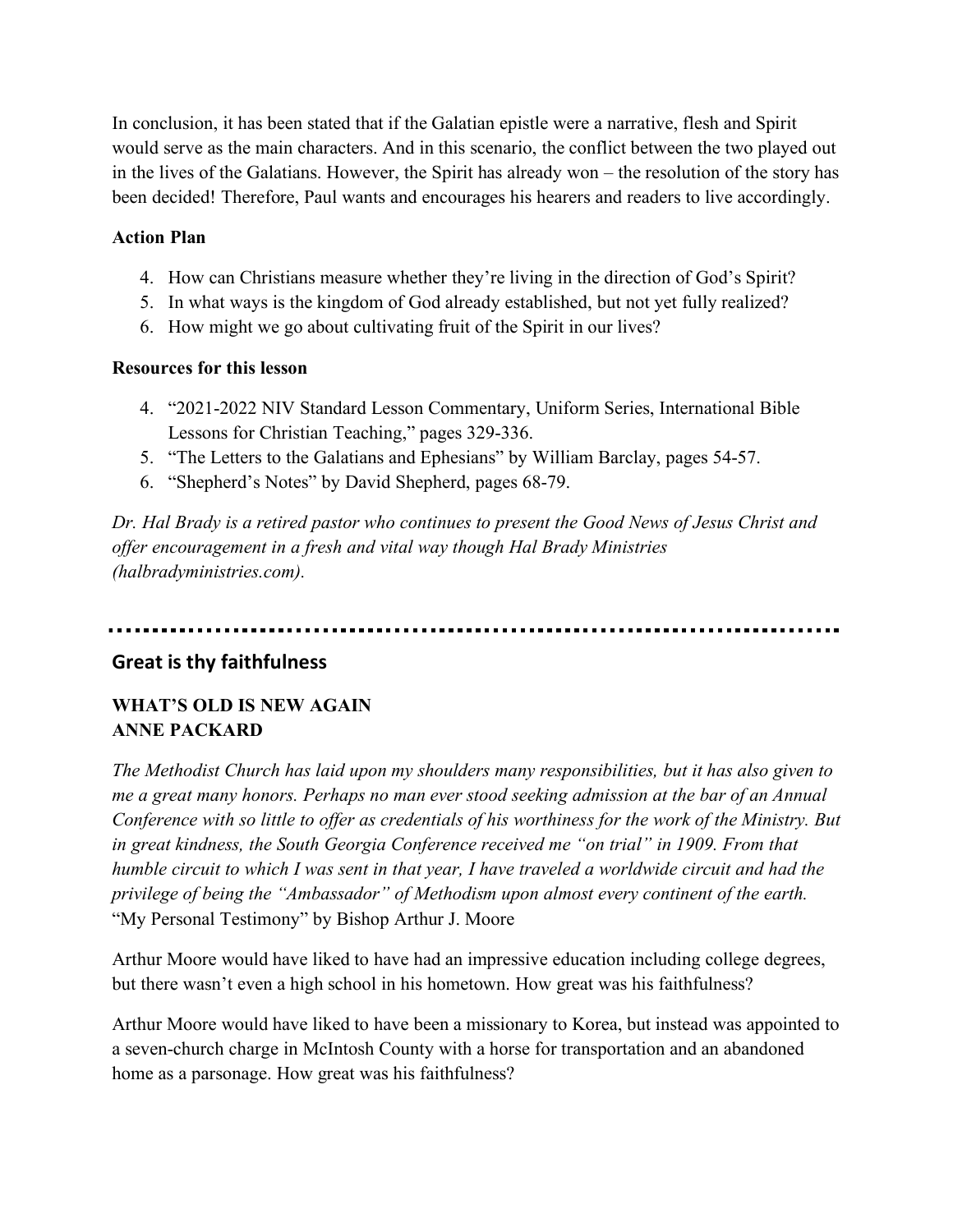Arthur Moore was appointed to Travers Park in San Antonio, and his first act as senior pastor was to construct a new sanctuary with the church meeting in an open-air tabernacle while it was being built. How great was his faithfulness?

The Methodist Church elected three new, young bishops in 1930 during the height of the Great Depression, despite there being no funds for their salaries. How great was its faithfulness?

Bishop Moore attended the 1934 General Conference prepared to leave the episcopacy but instead accepted all of the foreign work of the Methodist Episcopal Church, South with the exception of Latin America. How great was his faithfulness?

Bishop Moore voted for mandatory retirement of bishops due to age knowing his mentor, Bishop Candler, would be forced to retire. How great was his faithfulness?

Bishop Moore flew from Belgium to the Belgian Congo to minister while World War II was being declared in Europe. How great was his faithfulness?

To return home from the Belgian Congo, Bishop Moore rode a train three weeks to Johannesburg, South Africa and then sailed with a Japanese fishing boat in the south Atlantic while German U-boats patrolled the sea and sank ships. How great was his faithfulness?

He returned to China three days after getting home and traveled to the remote regions outside of Shanghai to see how the common people were faring with the Japanese invasion. How great was his faithfulness?

During World War II, when isolationism dominated the country, he led the Bishops' First Great Crusade to raise funds for the Methodist missionary program and raised the equivalent of more than three million dollars. How great was his faithfulness?

The first two countries that donated to the Bishops' Great Crusade to save the missionary program were China and Korea. How great was their faithfulness?

Bishop Moore agreed to lead the Methodist Church Board of Missions in 1940 despite a recent unification within the church and an ongoing world war. How great was his faithfulness?

Bishop Moore was instrumental in creating the Upper Room devotional magazine, printing 100,000 copies of its first edition. The copies sold out quickly. How great was his faithfulness?

Bishop Moore took Mrs. C.C. Sapp, the first female delegate from the South Georgia Conference, to the General Conference meeting in 1940. How great was their faithfulness?

Bishop Moore was not elected chairman of the Board of Trustees of Lake Junaluska Assembly so he created Epworth By The Sea Conference Center. How great was his faithfulness?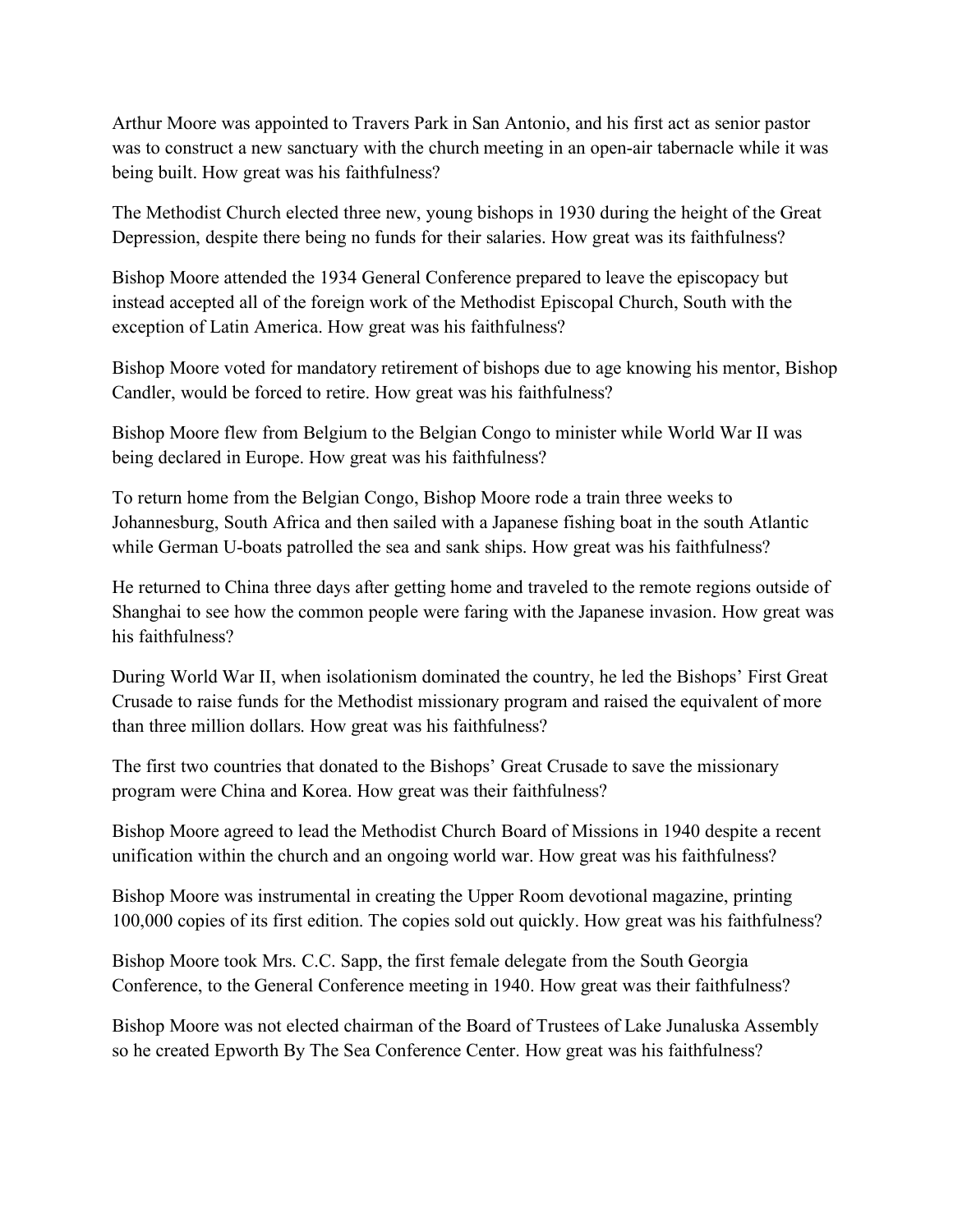We are being asked to meet for the 2022 South Georgia Annual Conference meeting in Columbus in June. How great is your faithfulness?

*God hath sent the eternal in our hearts. He makes the seen and the unseen one. He bridges the gulf between a world that now is and the eternal world of abiding beauty. We are neither guests of a night nor captives of a cruel world, but children in the family of God. That broken sepulcher in Joseph's garden assures us that God hath set the light of immortality in our hearts and not even death can put it out. Our Christian faith is never so confident, never so triumphant as when it proclaims the everlasting life. We march, not toward a setting sun, but toward the light of morning; the light that shineth more and more unto the perfect day. This life and the next are one and what God hath joined together, let not man put asunder.*

*The light that falls upon my pathway is the Light of Eternal Morning.* Arthur J. Moore

*Anne Packard serves as Conference Historian and director of the Arthur J. Moore Methodist Museum on St. Simons Island. Contact her at director@mooremuseum.org.* 

## **Choosing the color**

## **By Dr. Hal Brady**

There's a story of a student at Iowa State University who took to selling magazine subscriptions for additional income. He decided that a likely customer might be the president of the university. The student was greeted at the door by the president's wife who was able to resist his sales pitch by saying that her husband already received more magazines than he could read. Before turning to leave, the student assured her that he understood. It was then that the president's wife saw something she had not noticed before. The student was disabled. She felt bad that she had turned him down, and probably out guilt called out to him and said, "I did not know you were disabled." The student responded that being disabled was the result of having polio as a child. The woman then said, "My, how that must color your life." The young man brightly responded, "It certainly does, but thank God I can choose the color."

As we can see in this story, attitude plays a key role in our lives – especially in dealing with adversity. Attitude determines who we are and how we live day to day. Attitude can give us perspective and hope in all kinds of situations, whether difficult or not. Another significant point of the story is that the young man was not born with his good attitude. He pointed out that he chose the color. He chose how he would respond to his adversity. And that is also true of us. We can choose our response to adversity.

First, we can choose to resist it! The late noted minister Ralph Sockman once expressed this resistance or rebellion this way: "A grief is a sorrow we carry around in our hearts. A grievance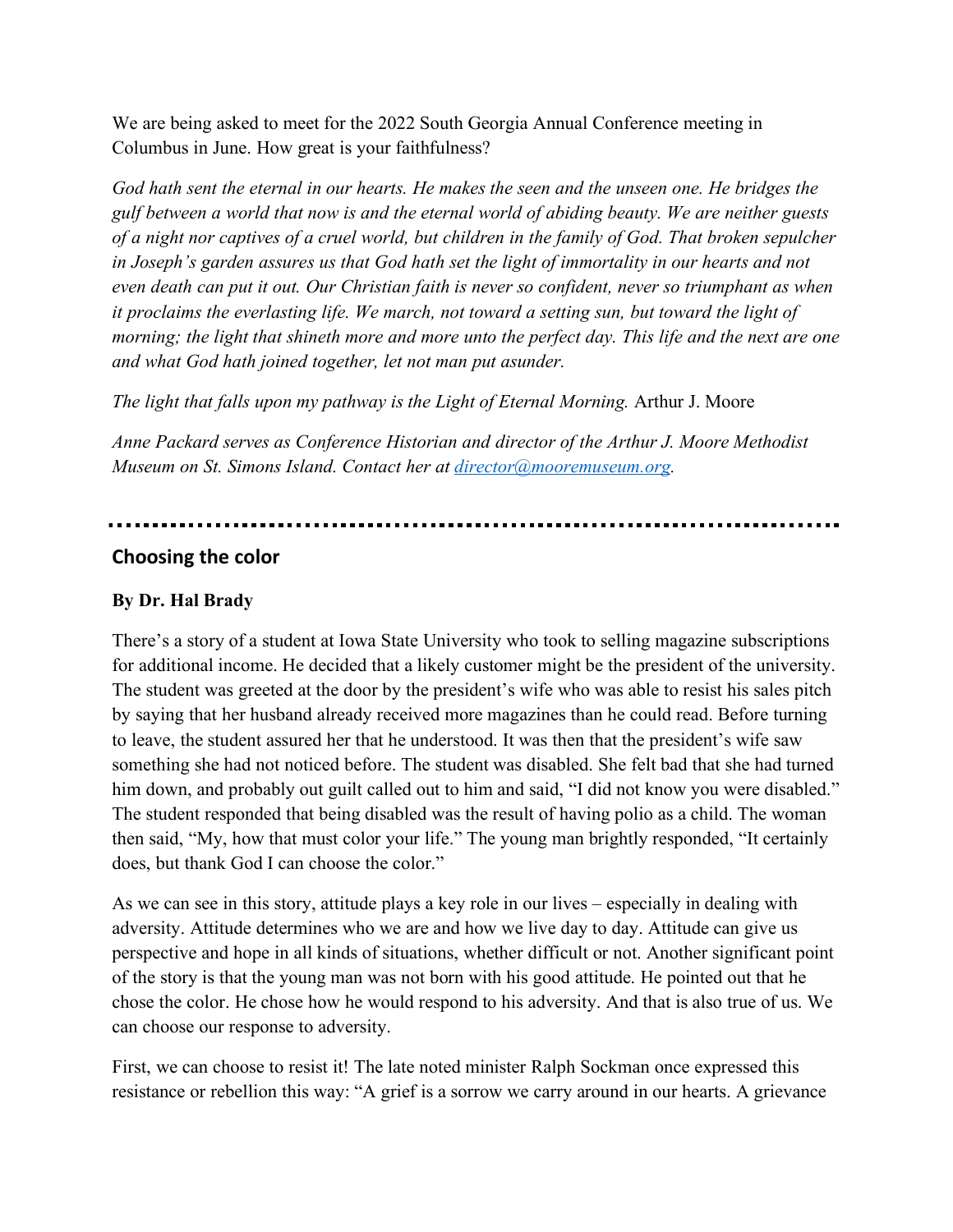is a chip we carry on our shoulders." So many in their anger concerning their adversity blame God, others, or even themselves. Why did God allow this to happen? I can never forgive them. I should or shouldn't have done that! In my earlier days, a lady in one of my churches lost three of her family members by death, one in an accident. As you might imagine, she had a very difficult time with her grief. But she turned bitter toward God and everyone else. She pulled the shades down in her home, sat in the dark all day and would see no one other than me, her pastor. In her resistance or rebellion, she greatly increased her bitterness and turmoil and delayed any sense of recovery.

Second, we can choose to give in to adversity! The late Hubert Humphrey waged a courageous battle against cancer. During the height of his illness he wrote: "The biggest mistake people make is giving up. Adversity is an experience, not a final act. Some people look upon setback as the end. They are always looking for the benediction rather than the invocation."

Well, evidently, Jesus was not one of those "benediction" people. For in the midst of his adversity (his tough times in his hometown), Jesus refused to quit. He refused to give up. Jesus did not see in his adversity a hopeless situation. Consequently, he did not lose his perspective or zeal for the greater purposes of God. We can choose to give in!

Third, we can choose to cope with or overcome our adversity! Here we can take our cue from the apostle Paul. Paul could have been writing about his unfortunate experience of being in prison or how his missionary activity had ended abruptly. He could have been writing about his troubling adversity. But he wasn't. Why? Because Paul understood that his impossibility could become God's possibility. So he says this: "I want you to know, brethren, that what has happened to me has really served to advance the gospel" (Philippians 1:12).

If we can't run, we can walk; if we can't walk, we can crawl. And if we can't crawl, we can do something. By God's grace, our impossibility can become God's possibility.

Oh yes, like the disabled young man in the story, we can choose the color!

*Dr. Hal Brady is a retired pastor who continues to present the Good News of Jesus Christ and offer encouragement in a fresh and vital way though Hal Brady Ministries (halbradyministries.com).*

## **Retired Clergy Birthdays – May 2022**

- 5/01 Jacque Asbel: 4116 Amberley Trail; Valdosta, GA 31602
- 5/01 John Beck: 1210 Tribble Rd.; Ft. Valley, GA 31030
- 5/03 Rick Turner: 798 Mallery St., Apt. 11; St. Simons Island, GA 31522
- 5/06 Eddie Morrison: 1610 Kings Way; Savannah, GA 31406
- 5/11 Stan Posey: 3936 Island Creek Rd.; Valdosta, GA 31601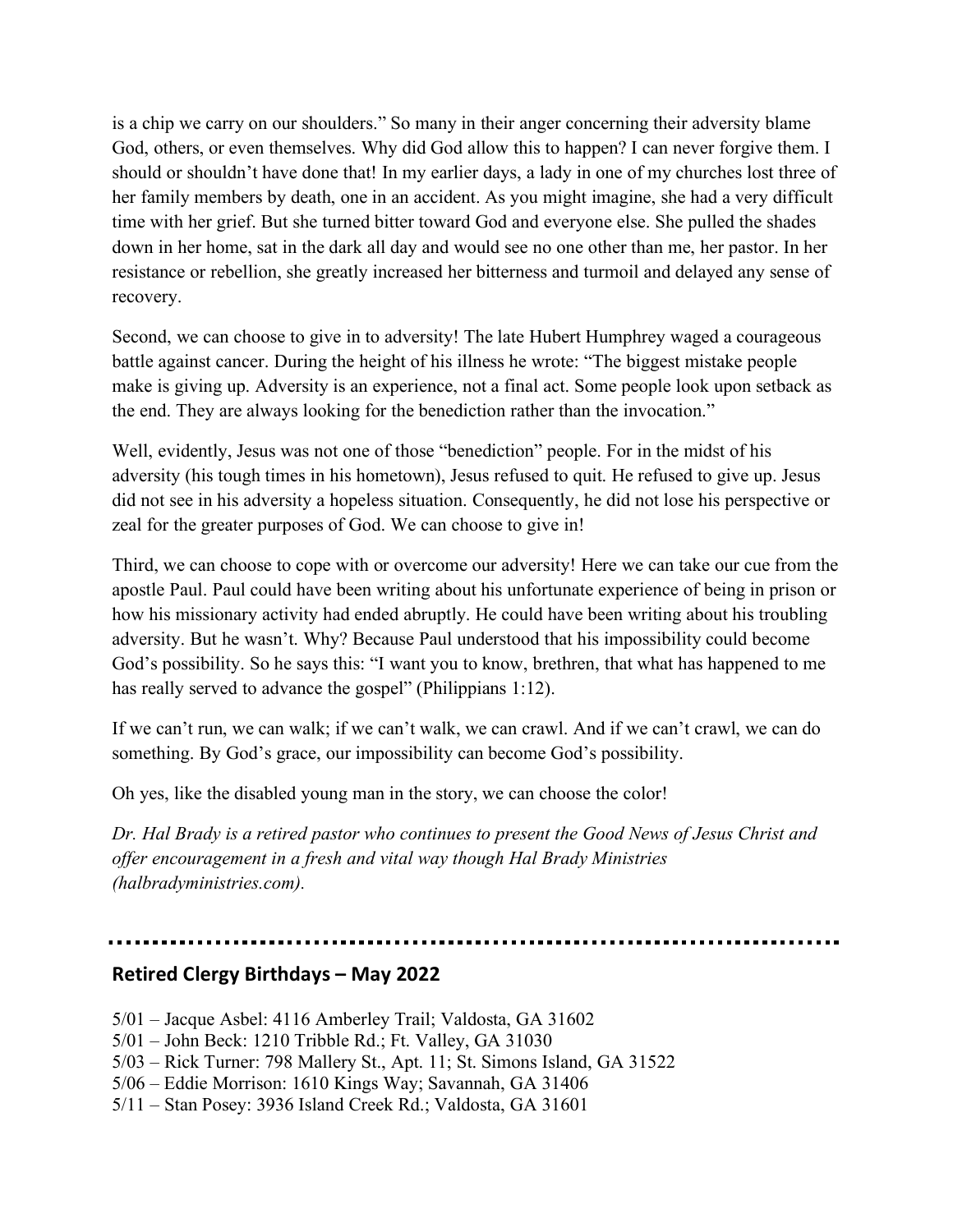5/12 – Reese Nelson: 2804 Willow Wood Circle; Valdosta, GA 31602 5/12 – Ron Womack: 404 Bobby Ray Rd.; Reidsville, GA 30453 5/14 – Kenneth Watkins: 170 Sanford St.; Wadley, GA 30477 5/15 – Tommy Roe: PO Box 56; Montrose, GA 31065 5/15 – Dan Smith: 7176 Standing Boy Rd.; Columbus, GA 31904 5/19 – Ronnie Howell: 32 Vanceville Co. Line Rd.; Tifton, GA 31794 5/20 – Franklin Pierce: 602 Ft. King George Dr.; Darien, GA 31305 5/22 – Jimmy Gilbert: 464 Penia Rd. N; Cordele, GA 31015 5/23 – Jeri Pruette: 2188 Peacock Rd.; Quitman, GA 31643 5/24 – Columbus Burns: 201 East 63rd St.; Savannah, GA 31405 5/24 – Robert Beckum: 5031 Spyglass Court; Columbus, GA 31909 5/26 – Faye Burgamy: 165 S. Burgamy Rd.; Warthen, GA 31094 5/27 – Cile Mitchell: 130 Hitchiti Ridge Rd.; Juliette, GA 31046 5/28 – Richard Newton: 1823 Kaufman Circle; Lady Lake, FL 32159 5/29 – Marsha Emery: 3855 Dennis Creek Road; Talbotton, GA 31827 5/30 – Luanne Kemper: 1412 Sapling Dr.; Orange Park, FL 32073

### **OBITUARIES**

#### **Mrs. Rose King**

Margaret Rosetta (Rose) King was born on July 6, 1944, in Montgomery, Alabama. At two years of age, with her parents, Samuel and Pauline Hayden, she moved to Nashville, Tennessee where her faith was nurtured by Clark Memorial United Methodist Church. She received a BS degree in psychology from Bennett College in 1966 and completed course work towards the MS degree in psychology at Howard University. After teaching in New York, she returned to Nashville where she worked in her mother's beauty salon as a cosmetologist Her earthly journey ended on April 27, 2022. She is preceded in death by her parents and her sister, Sandra Hayden.

Rose faithfully supported the ministry of her loving husband, Bishop James R. King, Jr. in Tennessee, Kentucky and South Georgia. Her passion for teaching was deeply inspired by Susanna Wesley which aligned with her being a teacher at heart. She taught children and adults in Sunday school, co-led workshops with her husband and hosted church gatherings. As the wife of a pastor, district superintendent and bishop, she believed clergy spouses should be supported, and have healthy outlets in order to be most effectively engaged as partners in ministry. She wanted them to have rich, encouraging experiences. Rose also desired her clergy spouse colleagues to pursue lifelong educational opportunities as well. Recently, she worked to establish Bible Study Fellowship International Evening Women's Group in Columbus, Georgia.

She was devoted to family, peace and creating loving relationships with a big smile. When it came to discord in the world, her commitment to prayer and peace often left her saying "only in heaven." Precious memories will continue in the hearts of her husband and their three children: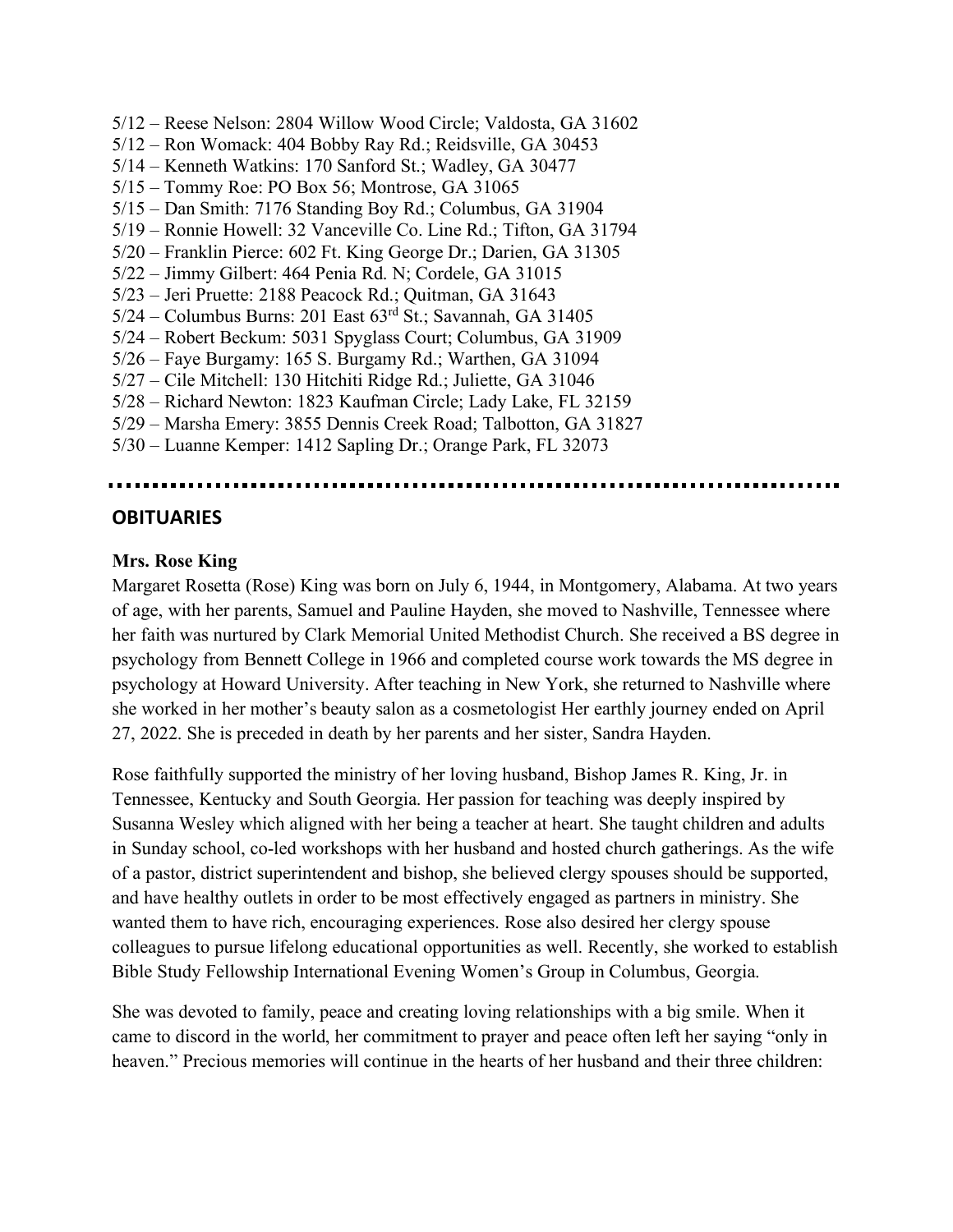Jothany, James III, and Robert; grandsons Jaylon and Joshua; sister-in-law Linda, nephew Langston; the Hunter family which includes a host of cousins and many friends.

## **Scripture Readings – May 17 edition**

## **May 22**

*Sixth Sunday of Easter* Psalm 67 (UMH 791) Acts 16:9-15 Revelation 21:10, 22-22:5 John 14:23-29

## **May 29**

*Seventh Sunday of Easter* Psalm 97 (UMH 816) Acts 16:16-34 Revelation 22:12-14, 16-17, 20-21 John 17:20-26

## **June 5**

*Pentecost* Acts 2:1-21 Psalm 104:24-34, 35b (UMH 826) Romans 8:14-17 John 14:8-17, (25-27)

## **Events in the South Georgia Conference – 5/17/2022 edition**

## **Online Advanced Lay Servant Training – May 17, May 19, May 24, May 26**

Lay Servant training is designed to educate those persons interested in stretching their faith to participate more fully in the ministries of the church. They have three main areas of focus: Leading, Caring, and Communicating. The advanced class, based on Cokesbury's book, "Each One a Minister," by William Carter is a study of the book of Ephesians and what it teaches us about how we are called to use our spiritual gifts. Advanced LSM Training includes learning how to put your spiritual gifts into service. This training will be offered via Zoom. You must complete all of the scheduled dates above to complete your training. To participate you will need either a cell phone that will allow you to download the Zoom app (please do so ahead of time) or a laptop, a steady wi-fi connection, and a willingness to learn in a modern way.